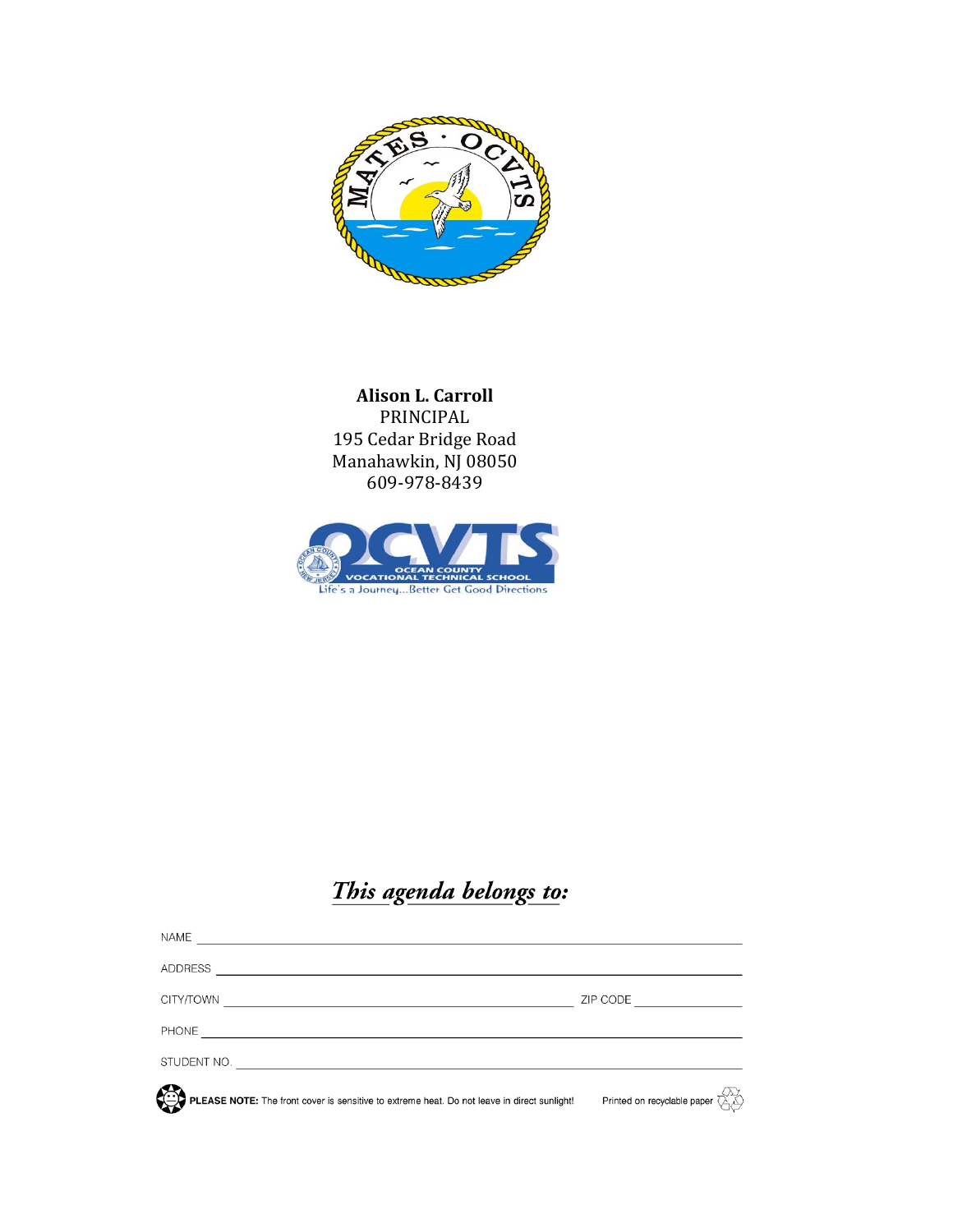# **TABLE OF CONTENTS**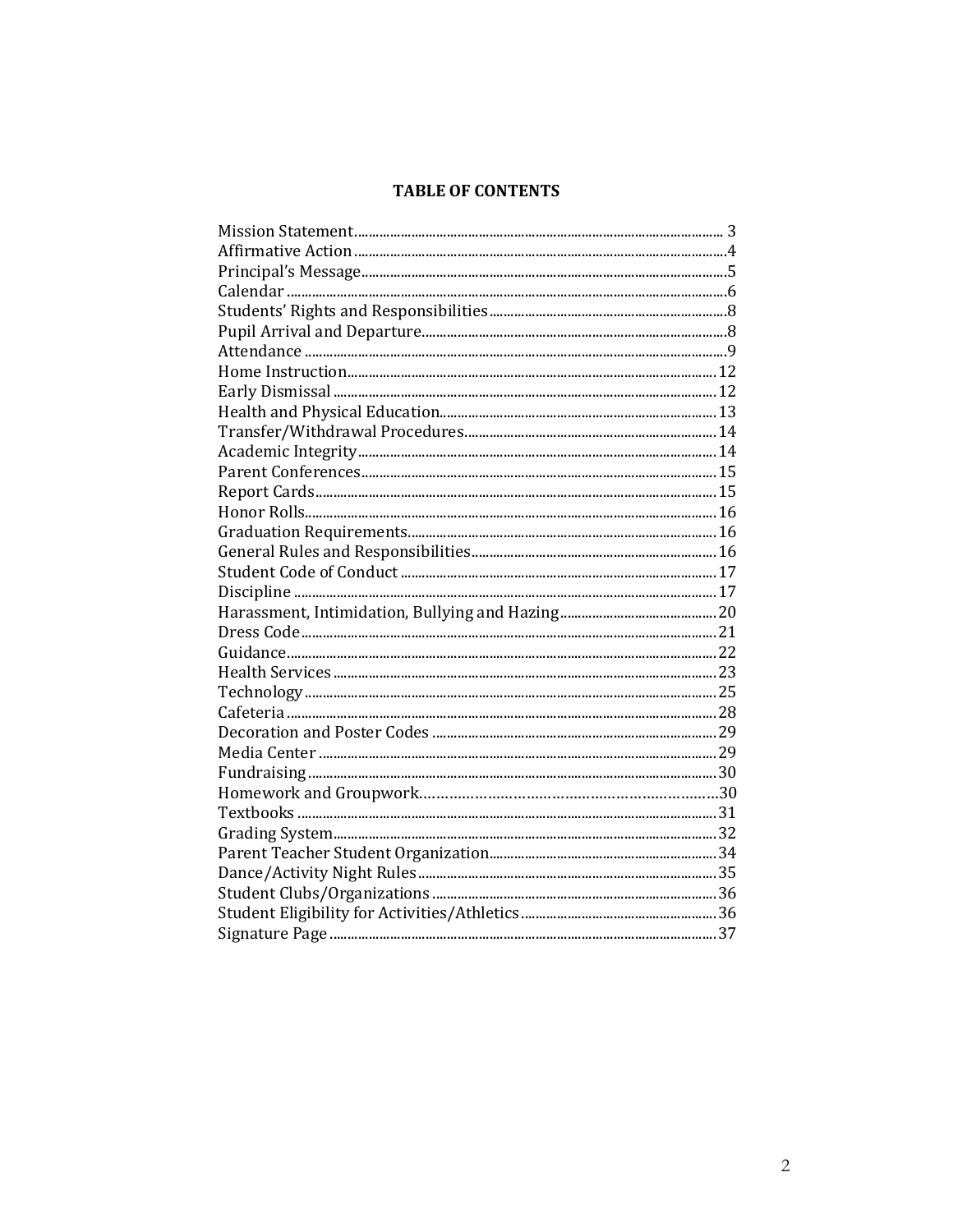# **OCEAN COUNTY VOCATIONAL TECHNICAL SCHOOL DISTRICT MISSION STATEMENT**

The mission of the Ocean County Vocational Technical School is to prepare students for job placement or further education leading to successful employment. We develop partnerships with affiliated schools, parents, business, industry, and community agencies to create and deliver opportunities for students to participate in quality occupational programs with support services. These programs and services are designed to meet the needs of high school students and adult learners, as well as the requirements of employers, colleges, technical schools and the community.

# **MATES MISSION STATEMENT**

The mission of the Marine Academy of Technology and Environmental Science (MATES) is to provide an opportunity to students in Ocean County to become critical thinkers and problem solvers. Students of this academy will participate in an intimate, integrated and challenging curriculum with a focus on marine and environmental science. MATES will empower its students with skills important to post-secondary study and employment in a

global community.

# **Belief Statements:**

- A child is society's most valuable resource.
- A child's path in life is determined by work habits learned in school.
- A child should learn how to think objectively, analytically and critically.
- Excellence should be the goal of every child, and every child should work to that child's fullest potential in pursuit of it.
- Respect for individual differences is the right and the responsibility of each child.
- A child learns by example.
- Working with the community provides a child a sense of real-life connection.
- To become a responsible member of the global community, each child must develop an understanding of and respect for the environment.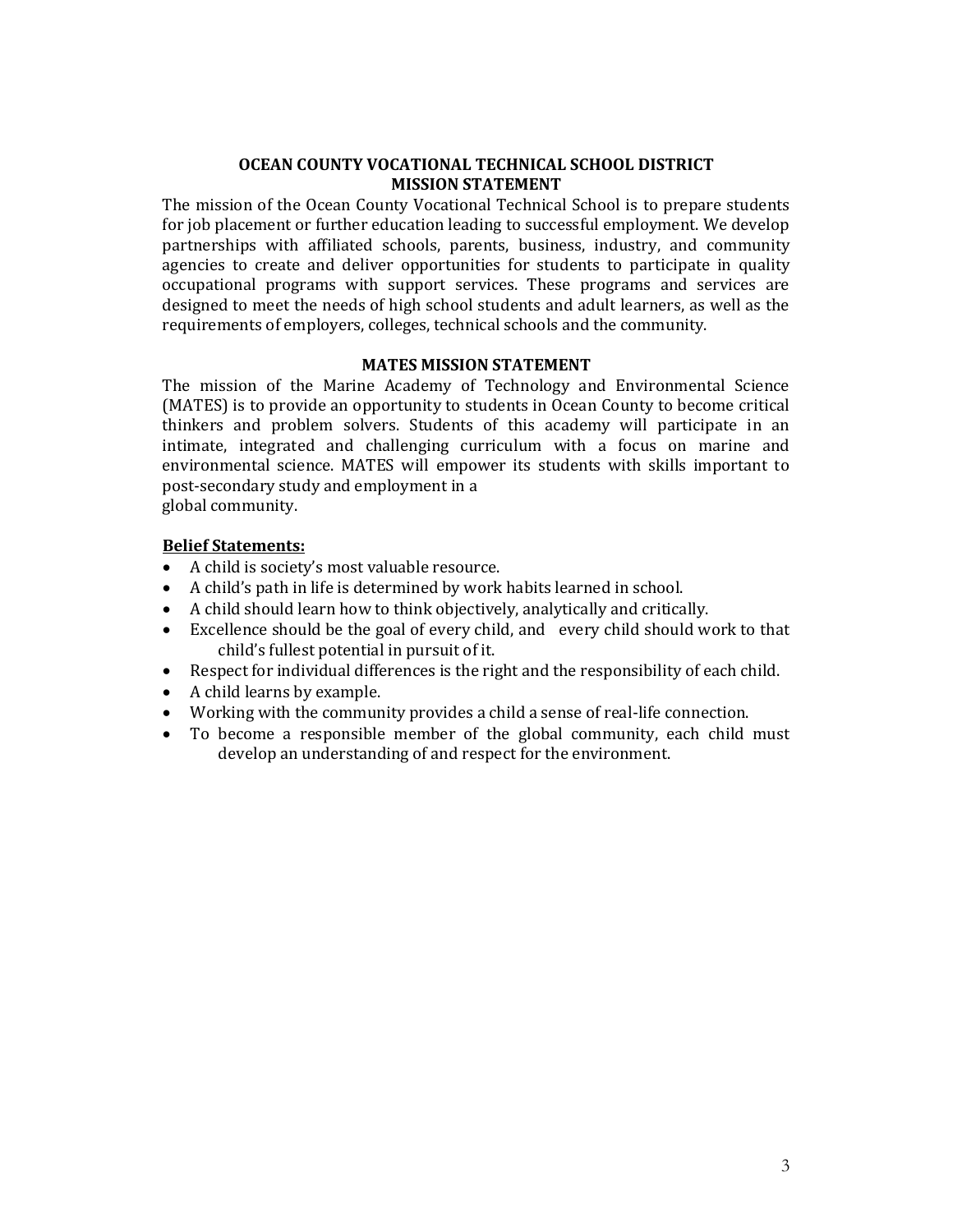#### **ADMINISTRATION**

Karen L. Homiek, Superintendent Dr. Michael B. Maschi, Assistant Superintendent Frank J. Frazee, School Business Administrator/Board Secretary Kevin Dineen, Principal of Student Services/Special Services

## **BOARD OF EDUCATION**

Nina Anuario, President Stephen Scaturro, Vice-President Maureen C. Stankowitz Ronald L. Rosetto Charles Muller

## **BOARD OF COUNTY COMMISSIONERS**

Virginia E. Haines, Commissioner John P. Kelly, Commissioner Gerry P. Little, Commissioner Gary Quinn, Commissioner Joseph H. Vicari, Commissioner/OCVTS Liaison

#### **AFFIRMATIVE ACTION**

The Ocean County Technical School District complies with Title VI of the Civil Rights Act of 1964, Title IX of the Education Amendments of 1972, Section 504 of the Rehabilitation Act of 1973, Title II of the Americans with Disabilities Act of 1990, and the Age Discrimination Act of 1975, N.J.A.C. 6A:7-1. We are an Equal Opportunity Employer and Educator who fully and actively supports equal access for all people regardless of Race, Color, Religion, Gender, Age, National Origin, Veteran Status, Disability, Genetic Information or Testing, Family and Medical Leave, Sexual Orientation and Gender Identity or Expression. We prohibit retaliation against individuals who bring forth any complaint, orally or in writing, to the employer or the government, or against any individuals who assist or practice in the investigation of any complaint, or otherwise oppose discrimination.

## **Affirmative Action Grievance Procedure:**

Any student, parent, teacher, administrator, or staff member who has a grievance involving affirmative action should be directed to Dr. Michael B. Maschi, Affirmative Action Officer: 732-240-6414

#### **Harassment, Intimidation and Bullying Grievance Procedure**:

Any student or parent who has a grievance involving harassment, intimidation, and/or bullying should contact the building principal. Please visit our district website at [www.ocvts.org](http://www.ocvts.org/) for more information and any future updates regarding New Jersey HIB Law.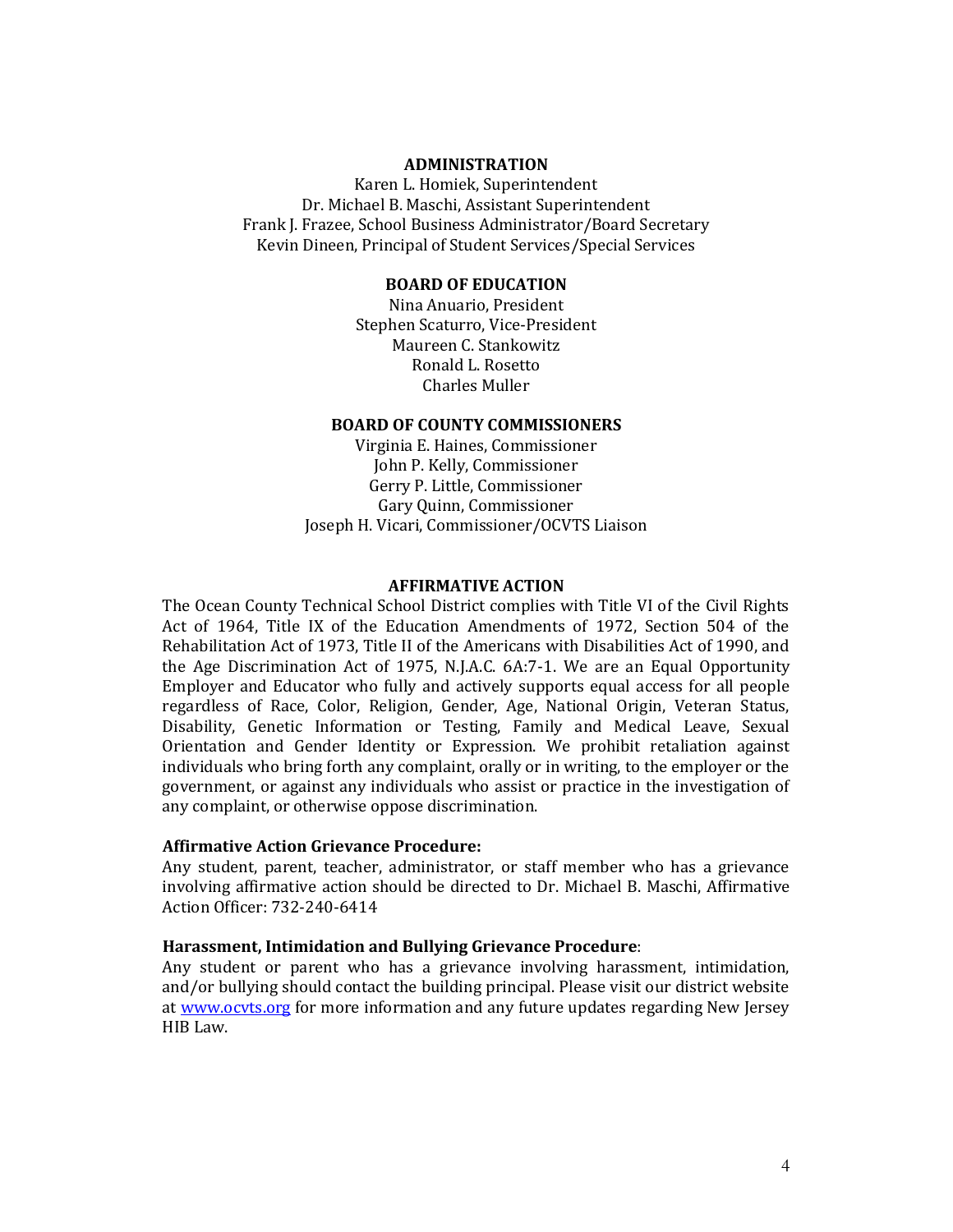#### **PRINCIPAL'S MESSAGE**

Dear Student and Parent/Guardian:

It is a privilege to welcome you to MATES. Our faculty is committed to providing you a high quality learning experience; we are all committed to the goal of 100% success for each of you. That success depends on partnership. Students, you must be active participants in your learning. You must take responsibility for your work, ask questions when you need more information, attend extra help sessions, and put forth nothing less than your best effort both in and out of the classroom every day.

As you meet the various challenges of the year, I want you to consider the following: - We are what we repeatedly do. Success, therefore, is not an act but a habit. Through constant attention to academic preparation, co-curricular involvement, and personal development, you can repeat success over the course of each and every year.

- Successful preparation for life is a significant challenge: learn to plan your time effectively. Accept responsibility for your learning, your decisions, and your actions.

- Great works are performed not by strength, but by perseverance. Establish goals and commit yourself to them with the strength to test your limits and the courage to succeed.

- The level of school spirit is not determined by what the school gives to you, but by what you give to the school. Show your enthusiasm and support for projects that enhance the quality of life for other members of the school family and community. Give with no strings attached, and you will receive in the same manner.

Please read this handbook carefully and continue to use it as a reference to better understand the rules and regulations of the school and to identify and contact the appropriate individuals who can assist you.

Parents are encouraged to participate in the MATES Parent-Teacher-Student Organization, which provides the forum to interact on every aspect of student life.

Sincerely,

Alimal Canal

Alison L. Carroll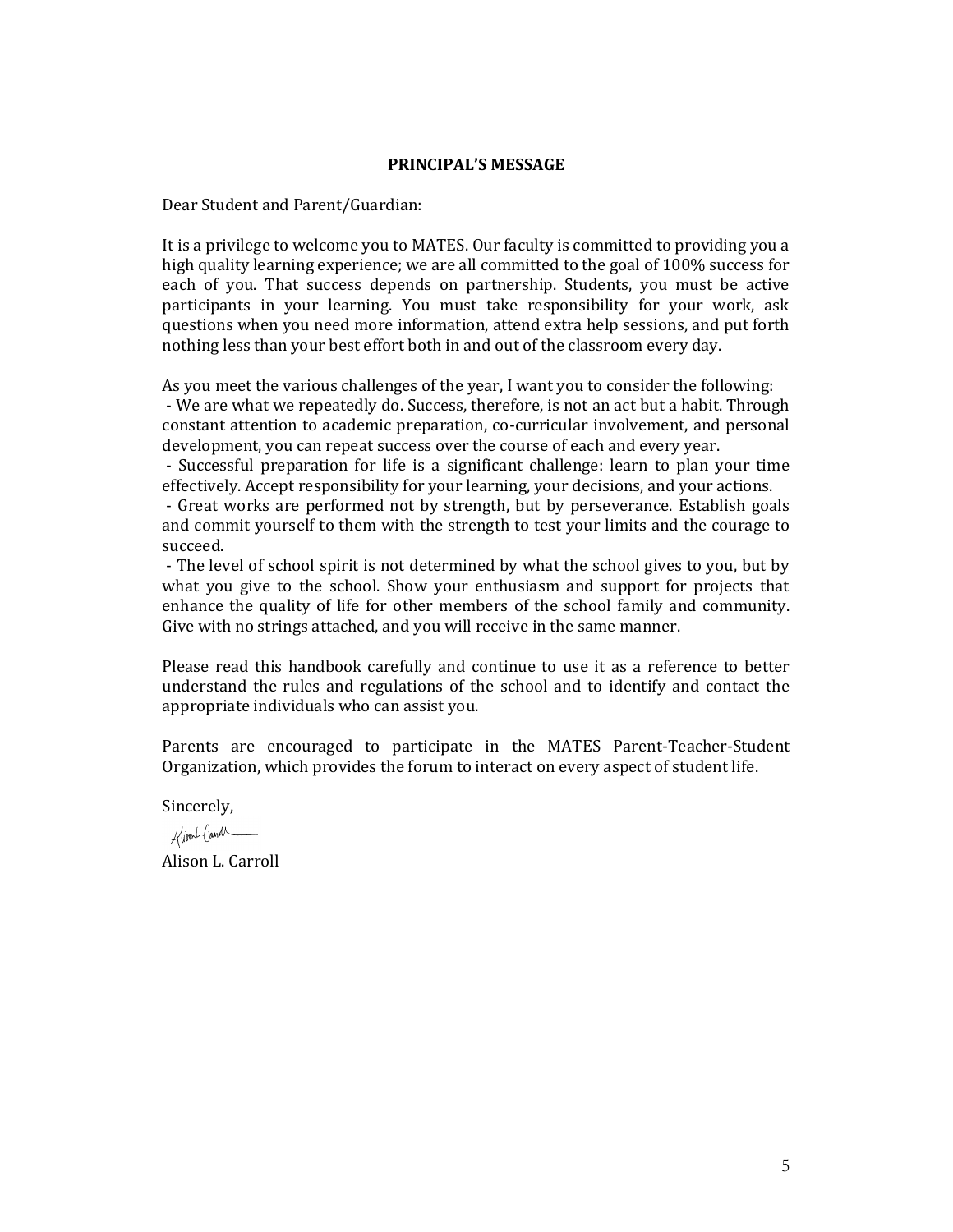## **QUICK PHONE REFERENCE**

| <b>MATES</b>                                | 609-978-8439         |
|---------------------------------------------|----------------------|
| <b>OCVTS Board of Education Office</b>      | 732-240-6414         |
| <b>MATES Principal</b>                      | 609-978-8439 x 4014  |
| Guidance Office                             | 609-978-8439         |
| <b>MATES Supervisor</b>                     | 609-978-8439 x 4014  |
| Health Office (School Nurse)                | 609-978-8439 x 4012  |
| Attendance Office                           | 609-978-8439 x 4016  |
| NJ Drug Hotline                             | 1-800-225-0196       |
| NJ Peer Support & Suicide Prevention        | 1-855-654-6735       |
| Hopeline                                    |                      |
| 2 <sup>ND</sup> Floor (Youth Helpline)      | 1-888-222-2228       |
| Crisis Text Line (24/7)                     | TEXT 741-741         |
| Community Medical Center Family Health      | 732-505-5437         |
| Center (Toms River or Manahawkin)           |                      |
| Preferred Behavioral Health of NJ           | 1-888-367-9080       |
| Department of Child Protection & Permanency | 732-255-8015 (North) |
|                                             | 732-908-5900 (South) |
| <b>Community Medical Center</b>             | 732-349-8000         |
| Southern Ocean County Hospital (SOCH)       | 609-978-8900         |

| OCEAN COUNTY VOCATIONAL TECHNICAL SCHOOL DISTRICT/MATES |                                               |  |
|---------------------------------------------------------|-----------------------------------------------|--|
| 2021-2022 SCHOOL CALENDAR                               |                                               |  |
| 9/6/21                                                  | School Closed - Labor Day                     |  |
| 9/7/21                                                  | Schools Open                                  |  |
| 9/16/21                                                 | School Closed - Yom Kippur                    |  |
| 9/23/21                                                 | Back to School Night (fall/spring semesters)  |  |
| 10/8/21                                                 | Early Dismissal for MATES Staff In-Service    |  |
| 10/11/21                                                | School Closed - District Staff In-Service Day |  |
| $11/1/21 - 11/5/21$                                     | School Closed - NJEA Convention               |  |
| 11/24/21                                                | Early Dismissal for MATES Staff In-Service    |  |
| 11/25/21 -11/26/21                                      | School Closed - Thanksgiving                  |  |
| 12/23/21                                                | Early Dismissal for MATES Staff In-Service    |  |
| $12/24/21 - 12/31/21$                                   | School Closed - Winter Recess                 |  |
| 1/3/22                                                  | <b>School Reopens</b>                         |  |
| 1/17/22                                                 | School Closed - Martin Luther King Day        |  |
| 2/21/22                                                 | School Closed - President's Day Weekend       |  |
| 4/14/22                                                 | Early Dismissal for MATES Staff In-Service    |  |
| $4/15/22 - 4/22/22$                                     | School Closed - Spring Recess                 |  |
| 4/25/22                                                 | <b>School Reopens</b>                         |  |
| 5/30/22                                                 | School Closed - Memorial Day                  |  |
| 6/17/22                                                 | Last Day for Students                         |  |

**TOTAL DAYS FOR STUDENTS** 180<br>**TOTAL DAYS FOR STAFF** 184

**TOTAL DAYS FOR STAFF** 

**NOTE: State Law requires 180 days of student instruction. Therefore, additional days will be added as a result of the school district closing for unscheduled days: i.e., snow, emergencies, etc.**

*Adopted by the Board of Education: February 18, 2021*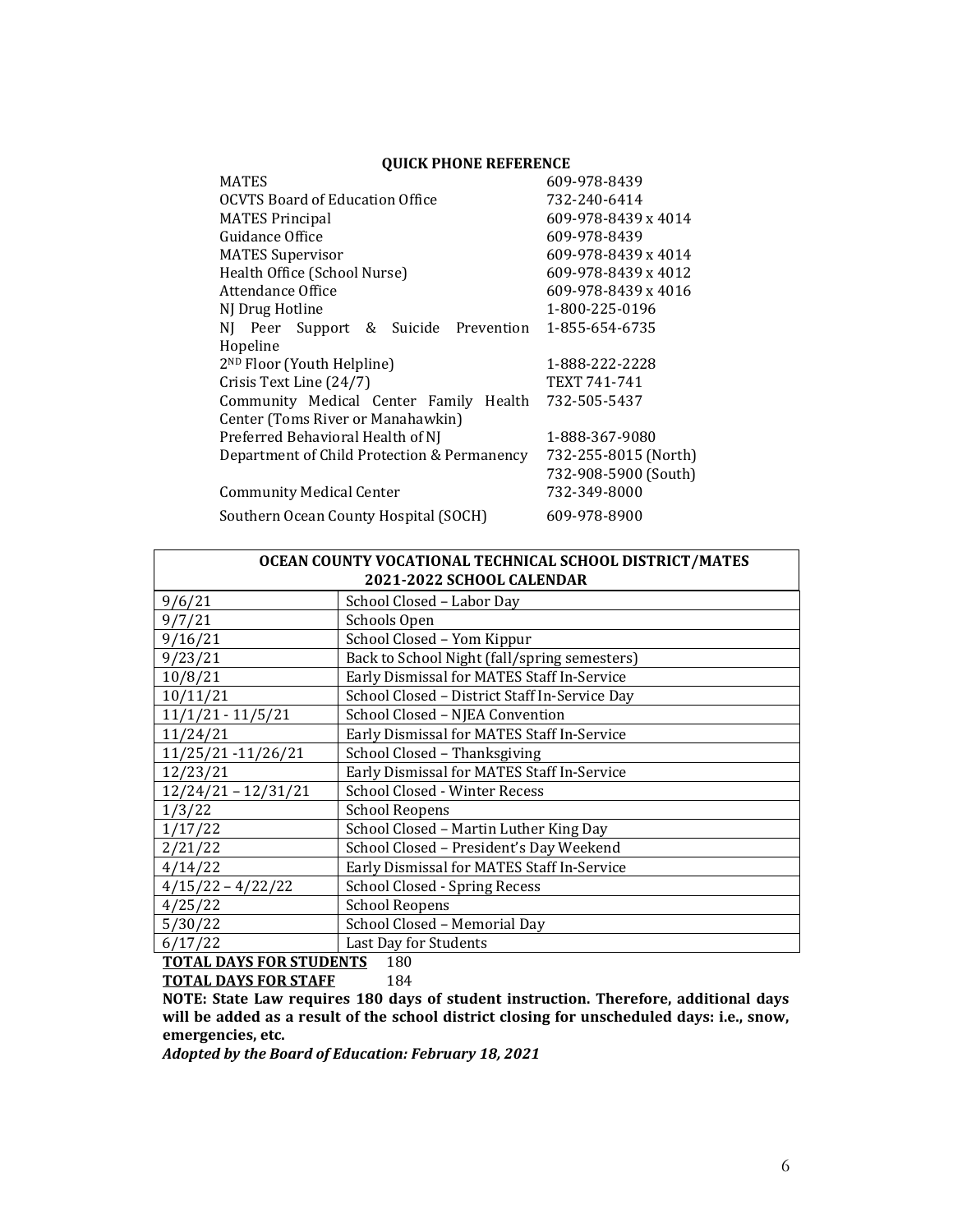| <b>BELL SCHEDULE</b> |  |  |
|----------------------|--|--|
| <b>TIME</b>          |  |  |
| 7:15                 |  |  |
| 7:25                 |  |  |
| $7:30 - 7:37$        |  |  |
| $7:37 - 8:57$        |  |  |
| $8:59 - 10:19$       |  |  |
| $10:19 - 10:39$      |  |  |
| $10:39 - 10:59$      |  |  |
| $11:01 - 12:21$      |  |  |
| $12:23 - 1:43$       |  |  |
| 1:50                 |  |  |
|                      |  |  |

## **LATE OPENING/EMERGENCY CLOSINGS**

In the event that school is delayed or closed because of inclement weather or any other emergency, the following radio and television stations will broadcast school closing or delayed opening information. **Please do not call the school for information regarding closing as these calls tie up the telephone lines which are needed for emergencies.** Such announcements will be made on WOBM (92.7), WJRZ (100.1), and television announcements on News 12 New Jersey.

If a decision for a delayed opening seems appropriate, the school day will begin at 9:00 a.m. Dismissal will be at the normal time. Any radio announcements about a delayed opening will state that school will open ninety (90) minutes later than usual.

| <b>DELAYED OPENING SCHEDULE</b> |                 |  |
|---------------------------------|-----------------|--|
| <u>PERIOD</u>                   | <b>TIME</b>     |  |
| Teacher Sign-in                 | 8:45            |  |
| <b>Warning Bell</b>             | 8:55            |  |
| HOMEROOM                        | $9:00-9:10$     |  |
| 1                               | $9:10 - 10:10$  |  |
| $\mathcal{D}_{\mathcal{L}}$     | 10:11 - 11:11   |  |
| LUNCH                           | $11:15 - 11:40$ |  |
| 3                               | 11:42 - 12:42   |  |
| 4                               | $12:43 - 1:43$  |  |
| EARLY DISMISSAL                 |                 |  |
| <b>PERIOD</b>                   | <b>TIME</b>     |  |
| Teacher Sign-In                 | 7:15            |  |
| <b>Warning Bell</b>             | 7:25            |  |
| HOMEROOM                        | $7:30 - 7:35$   |  |
| 1                               | $7:35-8:40$     |  |
| 2                               | 8:41-9:46       |  |
| 3                               | 9:48-10:53      |  |
| 4                               | 10:54-12:00     |  |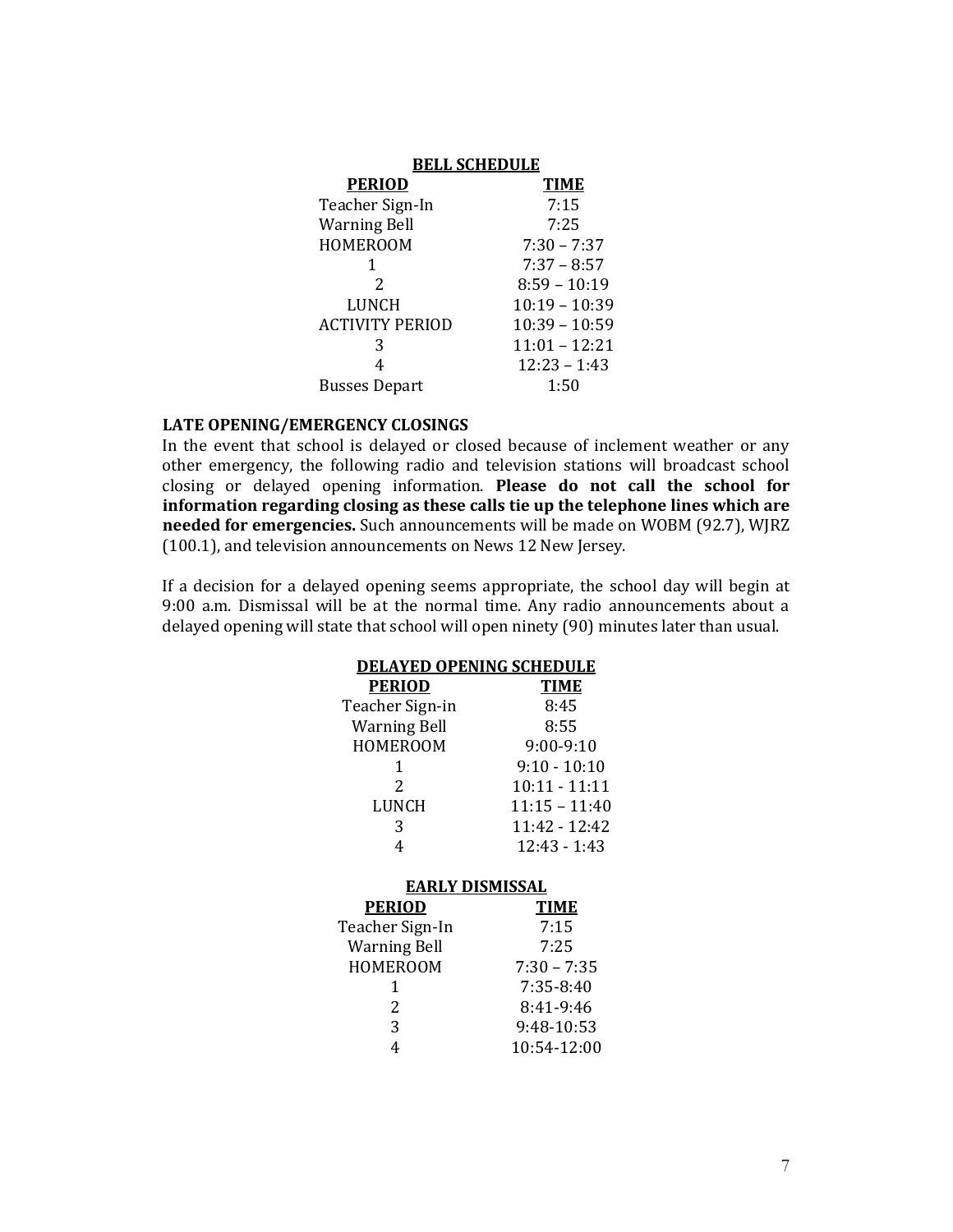# *NOTICE to all OCVTS Students/Parents – Canine Search Disclaimer:*

*School officials are obligated to maintain an orderly and efficient school. If there is reason to believe that a student has dangerous, illegal, or stolen items in his/her possession, that student may be searched. Lockers, desks, and personal items therein may be searched when there is reasonable suspicion that they contain articles that are dangerous, illegal, or stolen or that it contains evidence that the student code of conduct has been violated. Vehicles parked on school property are subject to routine patrol and potential search. The use of dogs trained in detecting the presence of drugs, may be used to patrol the school facilities and grounds, including but not limited to the locker and parking areas. Use of dogs may, but will not necessarily be, unannounced and random. If a trained canine alerts to a particular vehicle, locker, or container, it shall create reasonable suspicion to search that vehicle, locker, or container.* 

# **STUDENTS' RIGHTS AND RESPONSIBILITIES**

The right to a free public education for all New Jersey children is guaranteed by the New Jersey Constitution. State law also requires compulsory education for children between the ages of six and sixteen.

This right to an education has been made subject to certain restrictions. Students must submit to the authority of their teachers, they must pursue their prescribed courses of study, and they must comply with those rules that have been established by law for the governance of the school. Those students who do not obey the rules of the school system, or who otherwise act in a manner so as to disrupt the school system, are subject to discipline.

Students' rights and responsibilities exist in the areas of inquiry and expression, student press, extracurricular activities, personal appearance, curriculum offerings, student records, and discipline. The best way to exercise these responsibilities and to protect these rights is through the Student Council. Through an active involvement in the Student Council, each student can help our school attain the proper balance between students' rights and responsibilities. If a student is dissatisfied with any aspect of his/her educational experience (imposed disciplinary action, eligibility determination, attendance ruling, or academic situation), an appeal may be submitted to the appropriate level of concern. The levels of involvement in the appeal process include: Student Council; School Administration; Superintendent; Board of Education; and ultimately, the New Jersey Commissioner of Education.

# **PUPIL ARRIVAL AND DEPARTURE**

Students are permitted to enter the building at 7:00 A.M. School starts at 7:30 A.M. Students are not permitted in the building after 1:45 P.M. unless supervised by a faculty member. Students are not permitted in any unsupervised area of the building before or after school hours. In order to protect the safety of students and to avoid unnecessary confusion and congestion, we ask parents who pick up their children to cooperate in the following: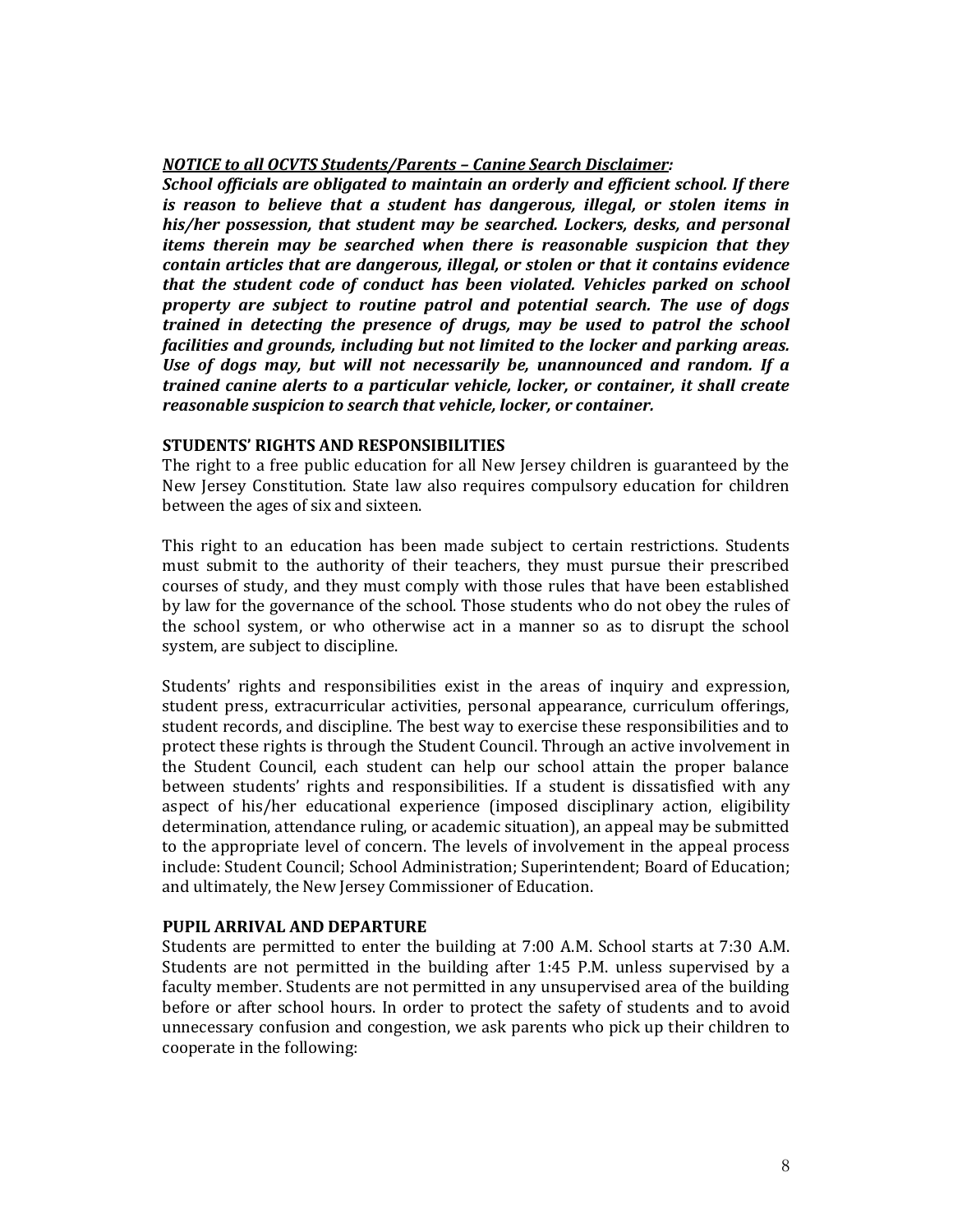- 1. Pick up your child by 1:45 P.M. or immediately after a school activity.
- 2. Use the visitor or side parking area only.
- 3. Please do not block the roadway to discharge or pick up passengers.
- 4. Parents/guardians, siblings, or friends who pick up students after school are asked to remain inside of their cars while waiting.

## **BUS CONDUCT**

Proper behavior under the direction of the bus driver is imperative to the safety of everyone riding the bus. In addition to all regular school rules, students are subject to a loss of bus privileges for misconduct on the school bus. Riding a school bus is a privilege. Inappropriate behavior will result in disciplinary action that may include being excluded from the bus. Parents will be contacted when this occurs.

## **BUILDING SECURITY**

The entrance of the school will be locked at all times with the exception of 7:00 – 8:00 A.M. for arrival.

# **ATTENDANCE**

Student attendance is vital when learning is its ultimate aim: in order to learn, students must be in school. Regular attendance is necessary if a student is to maintain high scholastic standards. This policy encourages student attendance, maximizes home/school communication regarding attendance, and encourages integrity.

Attendance at school is required by state law (NJSA: 18A: 38-25 and NJAC 1:20-1.3) except for illness or excused absence. Frequent absences do adversely affect a student's academic progress. The educational process requires continuity of instruction, classroom participation, learning experiences, and study in order for each student to obtain maximum educational benefits. Regular contact of the pupils with one another in the classroom and their participation in a well-planned instructional activity orchestrated by a competent teacher, are vital to this purpose.

#### **ATTENDANCE PROCEDURES**

Students who are absent must bring a note containing the student's name, reason for the absence, the dates of the absence, and the signature of the parent or guardian within 2 days of their return to school or the absence will be considered undocumented. Any student

who is absent from school due to illness, may not participate in any school related activity during the days of absence.

#### **REPORTING AN ABSENCE OR TARDY**

The school should be notified if a student will be absent for any period of time. Parents should leave a message on the Attendance Office answering machine anytime after school hours or before 8:30 A.M. on the morning of the absence. When calling out via this number, please include the following information: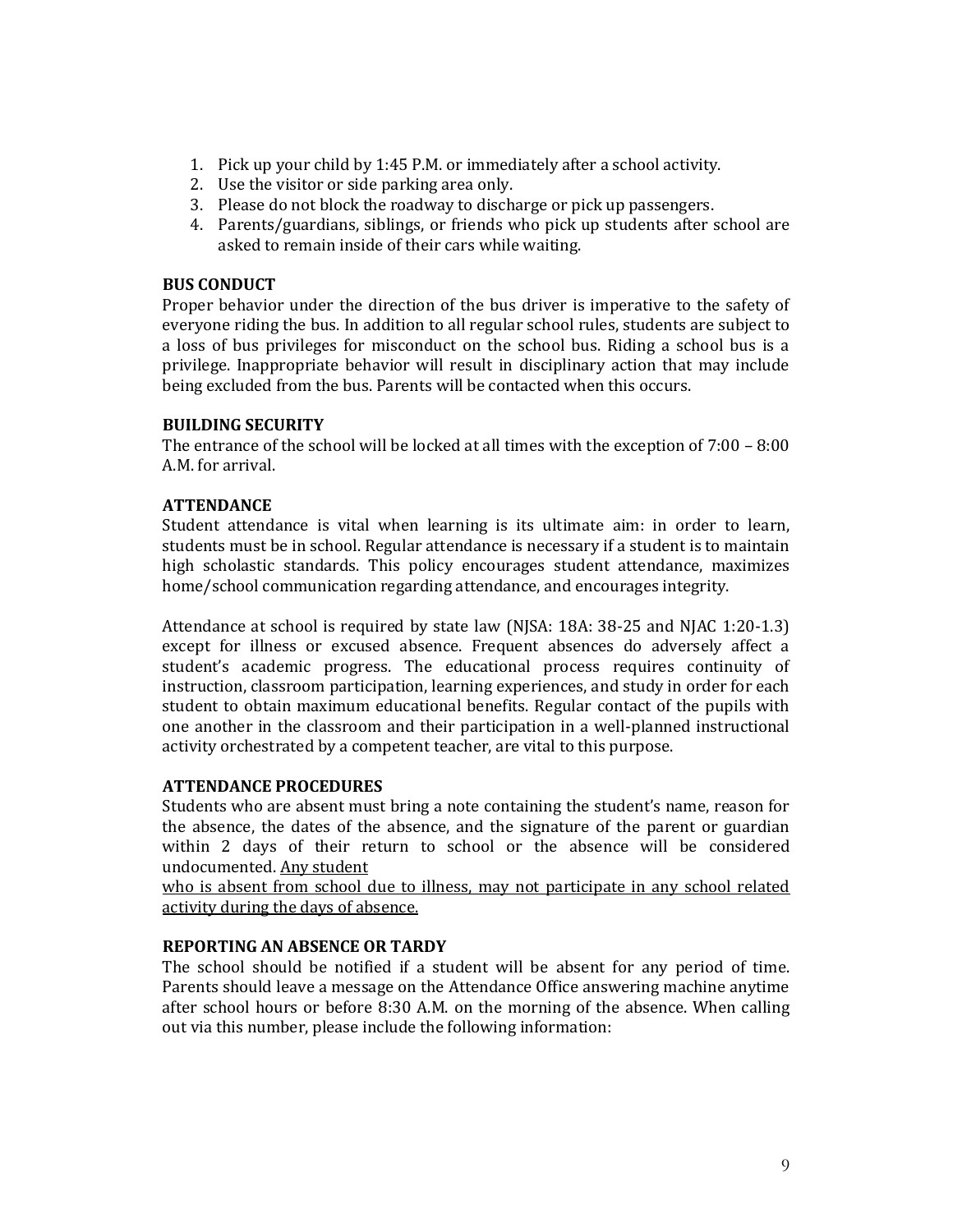- 1. Name of the student
- 2. Your name and relationship to the student
- 3. Reason for absence
- 4. Probable date of return
- 5. Any other pertinent information

Parents who have questions concerning attendance procedures should call the Attendance Office.

# **MAKING UP WORK FOLLOWING ABSENCES**

A student may make up work following any absence. Upon returning to school after an absence, the student will have (2) days for each day of absence to make up work unless the student makes other arrangements with his/her teachers. However, all work should be made up within a maximum of ten (10) school days following the student's return. In the event that illness or recovery limits a student's workload, at the conclusion of the absence parents may petition in writing the administrator for an extension beyond the ten (10) days. **It is the student's responsibility to obtain and complete all missed assignments.**

# **ATTENDANCE POLICY**

Any student who exceeds nine (9) days of **absences** each semester will have achieved a "no credit" status in all courses of study. There are no excused absences. Certain extenuating circumstances that may be taken into consideration when a student has exceeded a total of nine (9) days within a semester include, but are not limited to:

- School sponsored activities
- Religious holidays as defined by the NJ Department of Education [\(www.state.nj.us/njded/genfo/holidays.htm\)](http://www.state.nj.us/njded/genfo/holidays.htm)
- Death in the family
- Home Instruction
- Suspension
- Up to 3 days for college entrance interviews with verification (limited to juniors and seniors only) **Students must provide proper documentation of their college visits by obtaining certification in advance from their guidance counselor. Students should obtain the "College Visit Exemption Form" from the Guidance Office and complete it before the visit. Certification provided after the college visit will not be considered during an Appeals Board hearing.**
- Court subpoena or driver's road test with verification. An excused late will be issued to students who have to take a DMV eye test for their driver's permit with proper verification.
- Medical or dental appointment which cannot be scheduled outside of school hours. A note verifying an appointment must be signed by a licensed medical practitioner.
- An illness that causes a student to be absent three or more consecutive **days must be verified with a note specifying the illness and signed by a licensed medical practitioner.**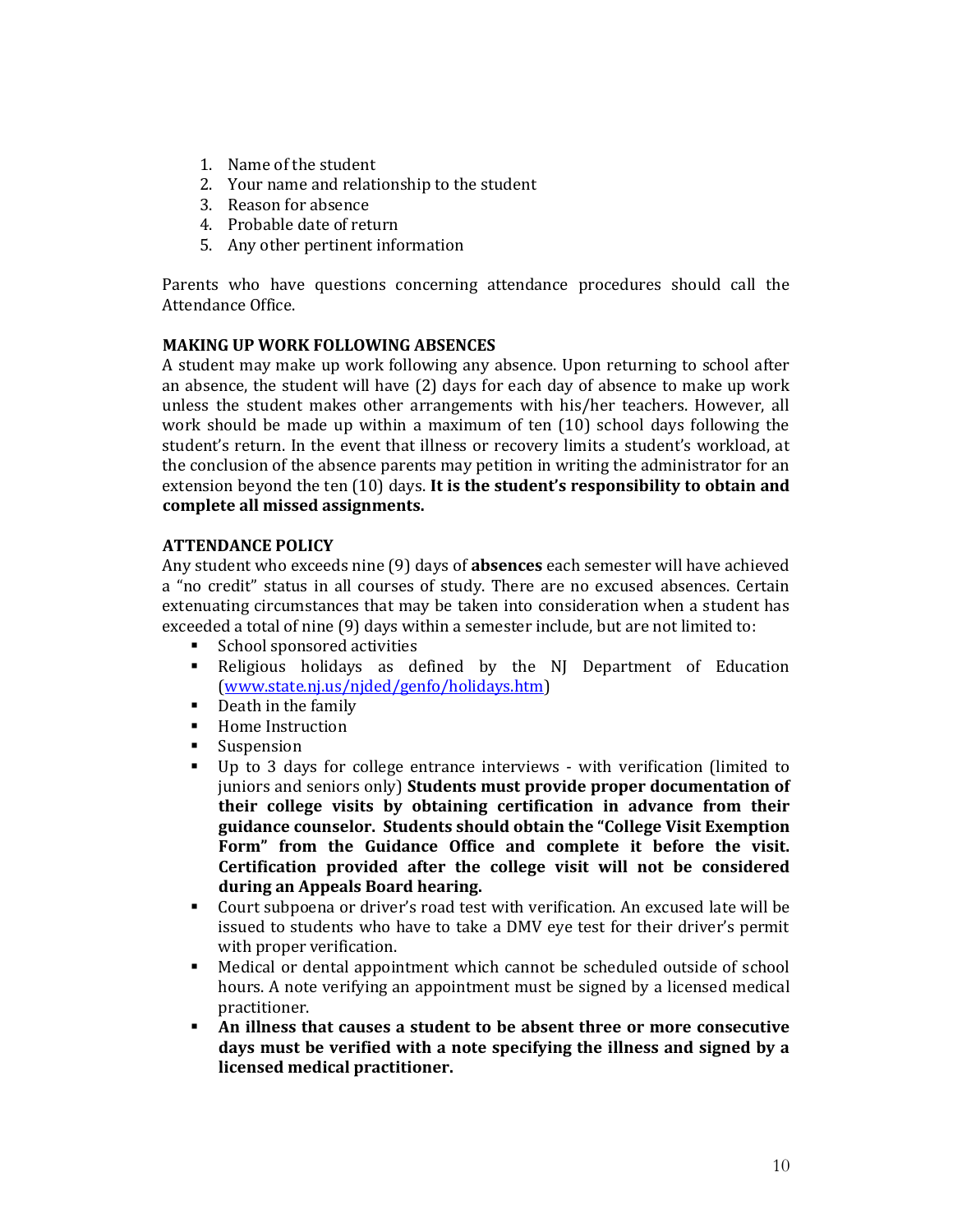The school reserves the right to verify the authenticity and content of any medical note, court subpoena, parent note, etc.

A cumulative absence is generally defined as any reason not listed above such as not feeling well, baby-sitting for younger children, shopping, missing the school bus, vacations, working, oversleeping, faulty private transportation, hairdresser appointments, personal prom participation, completing reports/term paper at home or at local libraries, etc. It should be noted that even though an absence is legal, it still counts as an absence from school/classes on a student's official attendance record.

If a student exceeds the number of absences allowed during the course he/she will be placed on a "Withdrawal Credit" status and may not qualify to receive credit for his/her course(s). Parents will be notified by mail.

## **PROCEDURES**

- Once a child has reached four (4) and six (6) absences in any class, a letter will be sent home notifying the parent.
- Once a child reaches his/her tenth (10) absence, a certified letter will be mailed home to the parent requesting an attendance hearing.

#### **FAMILY VACATIONS**

(Vacation days are chargeable to the attendance record)

The following procedures regarding student make-up opportunities shall apply to absences for family vacations:

- 1. Students are to fill out a Vacation Request Form from the guidance office, have it signed by a parent or guardian, and return it prior to vacation.
- 2. The classroom teacher will provide the student with appropriate assignments prior to the absence, if so requested by the student, parent, or guardian.
- 3. Failure to complete the assignments and/or tests within the specified time shall result in the issuance of a failing grade for the assignment and/or test.
- 4. Responsibility for making arrangements to complete the missed assignments and/or tests shall rest with the student.

## **EXAM ATTENDANCE**

Students are required to be present and on time for all exams at the time scheduled. Absences due to reasons other than those listed on page 10 are cumulative and a grade of zero will be issued. Oversleeping, forgetting, etc. are not acceptable excuses. Students who are late to exams will be allowed to take the exam but will not be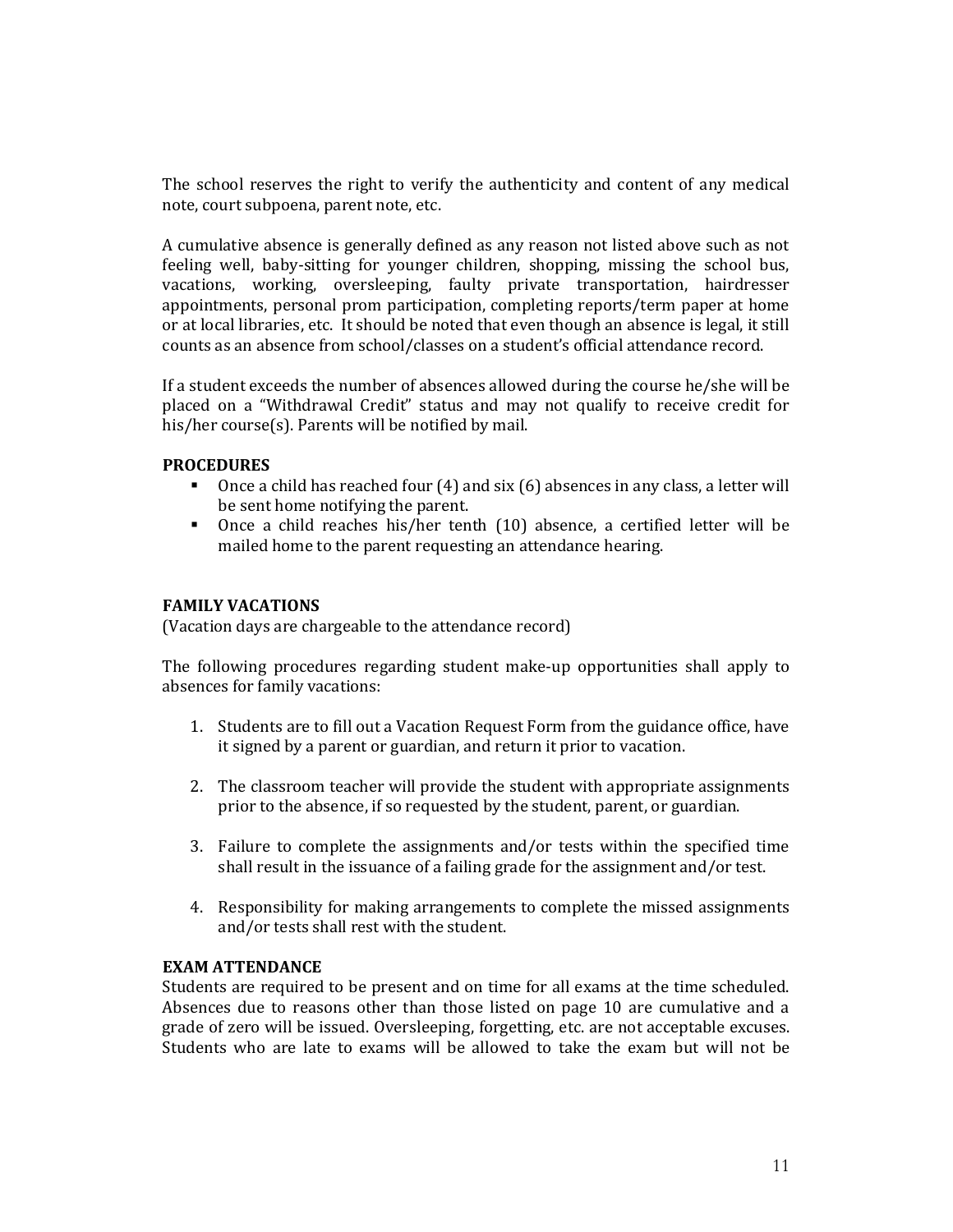allowed extra time. In the event of an exam conflict, it is the responsibility of the student to notify his/her teacher so that appropriate rescheduling may take place. **ATTENDANCE APPEAL PROCEDURE**

The following procedure will be followed:

# **Petition for Appeal:**

- 1. You may appeal a loss of credit by calling the Principal within five (5) days of receiving a letter. Failure to do so will forfeit the right to an appeal. Additional notes may be brought forward at this time to prevent a loss of credit. If the student initiates an appeal, he/she must regularly attend school and class until his/her appeal is heard and a decision is rendered. If the determination is that credit will not be restored, the student must continue attendance in the course in order to retake the course in summer school.
- 2. **Attendance Review Committee:** In keeping with the dictates of the due process procedure, the Attendance Review Committee shall review cases brought by the parent/guardian within five (5) days of receipt. The review committee will be comprised of at least two members from the Administration and/or Guidance, teachers, and child study team caseworker if appropriate.

# **PARENT NOTIFICATION**

- 1. A letter of notification shall be mailed by the Principal to the student's parents or guardians alerting them of the possibility of non-compliance with the attendance policy.
- 2. If parents have questions about the letter of notification they should contact the attendance office at extension 4016. It is also recommended that any cumulative absences be reviewed at this time.

# **HOME INSTRUCTION**

Doctors may request that a student be placed on home instruction for medical reasons. The request must be made in writing and submitted to the school nurse. All requests from doctors for home instruction are reviewed by the school nurse. Parents must complete the Home Instruction Request form available in the guidance office. The nurse notifies the counselor to begin home instruction. Teachers will contact parents directly to arrange a time for instruction with a tutor. An adult must be present at all times during home instruction.

A DOCTOR'S NOTE MUST BE PRESENTED TO THE NURSE FOR RE-ADMISSION TO SCHOOL.

# **DEFINITION OF TARDY**

- Tardy is defined as an unexcused absence of less than fifteen minutes of a class period.
- If a student accumulates three (3) days tardy in one of their classes, those tardies will rollover into one (1) unexcused absence for that class.
- A student who misses more than fifteen (15) minutes of any particular class will automatically be marked with an unexcused absence pending an excuse, which must be forwarded to the teacher within two (2) days of the lateness.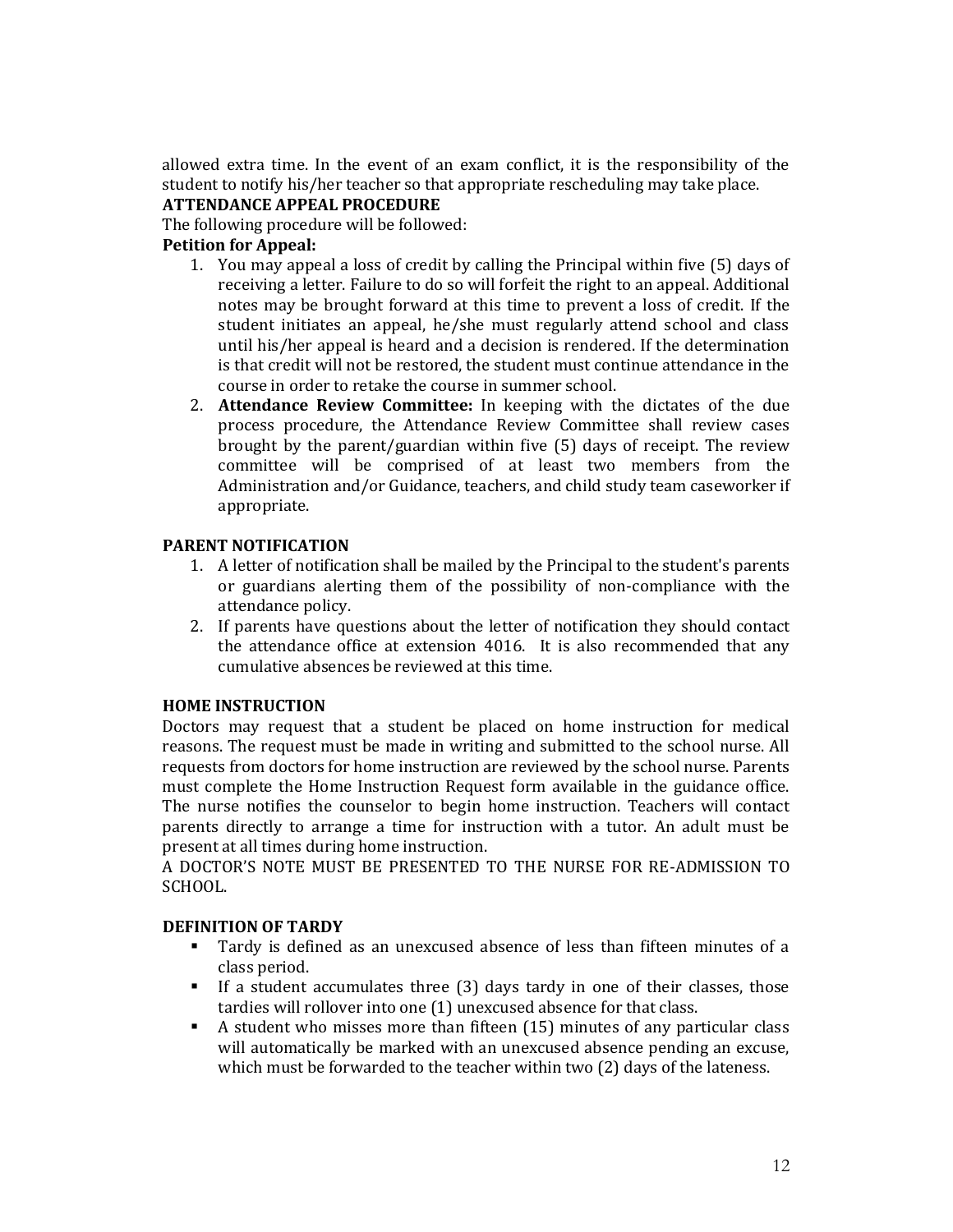## **LATE TO SCHOOL**

It is each student's responsibility to be on time to school (7:30 a.m.). If a student enters the building after the bell, he/she is to report directly to the attendance office to sign in and receive a pass to class. It is understood that situations may arise that cause a student to be late (i.e., car problems, not feeling well, etc.); therefore, each student is allowed five cumulative lates to school for each semester. Subsequent cumulative lates after five may result in assignment to a lunch detention. Chronic lateness will result in additional disciplinary actions which may include required parent conferences, loss of school privileges, and loss of credit for particular courses. Acceptable reasons for a non-cumulative lateness to school are outlined in the Student Handbook (i.e., doctor's note, court appearance, motor vehicle test, etc.) and will not count toward the total.

#### **EARLY DISMISSAL**

Early dismissals are discouraged; however, the school will honor medical/dental appointments and extreme emergencies. To arrange for Early Dismissal, a parent must write a note to the Attendance Office specifying the date, time, and reason for the request. Students are responsible for bringing the notes to the office one day prior to the requested day. Notes must include a home number where the parent/guardian can be reached for verification purposes. If the parent cannot be reached to verify the early dismissal, the student will be refused permission to leave. **PARENTS MUST COME TO THE MAIN OFFICE TO MEET STUDENTS AND SIGN THEM OUT.** Students will be allowed to leave with another parent if a note is presented to the administration and parental approval is confirmed.

If a student is ill, permission from the school nurse must be given prior to signing out with the principal. Parents must pick up ill students directly from the health office after sign-out is complete.

**Students who sign out prior to the end of the regular school day may not attend or participate in any after-school activities. Exceptions can be made only with the approval of the Academy Administration.**

#### **HEALTH AND PHYSICAL EDUCATION**

According to NJ law, all students must take and pass physical education, health or driver education requirements.

The Health program is designed to meet the NJ State mandated program of Family Life Education. A brief outline of topics covered is included in the specific course descriptions. Copies of the complete Family Life Education curriculum are available for parental review; appointments to review the program can be made by contacting the Assistant Superintendent.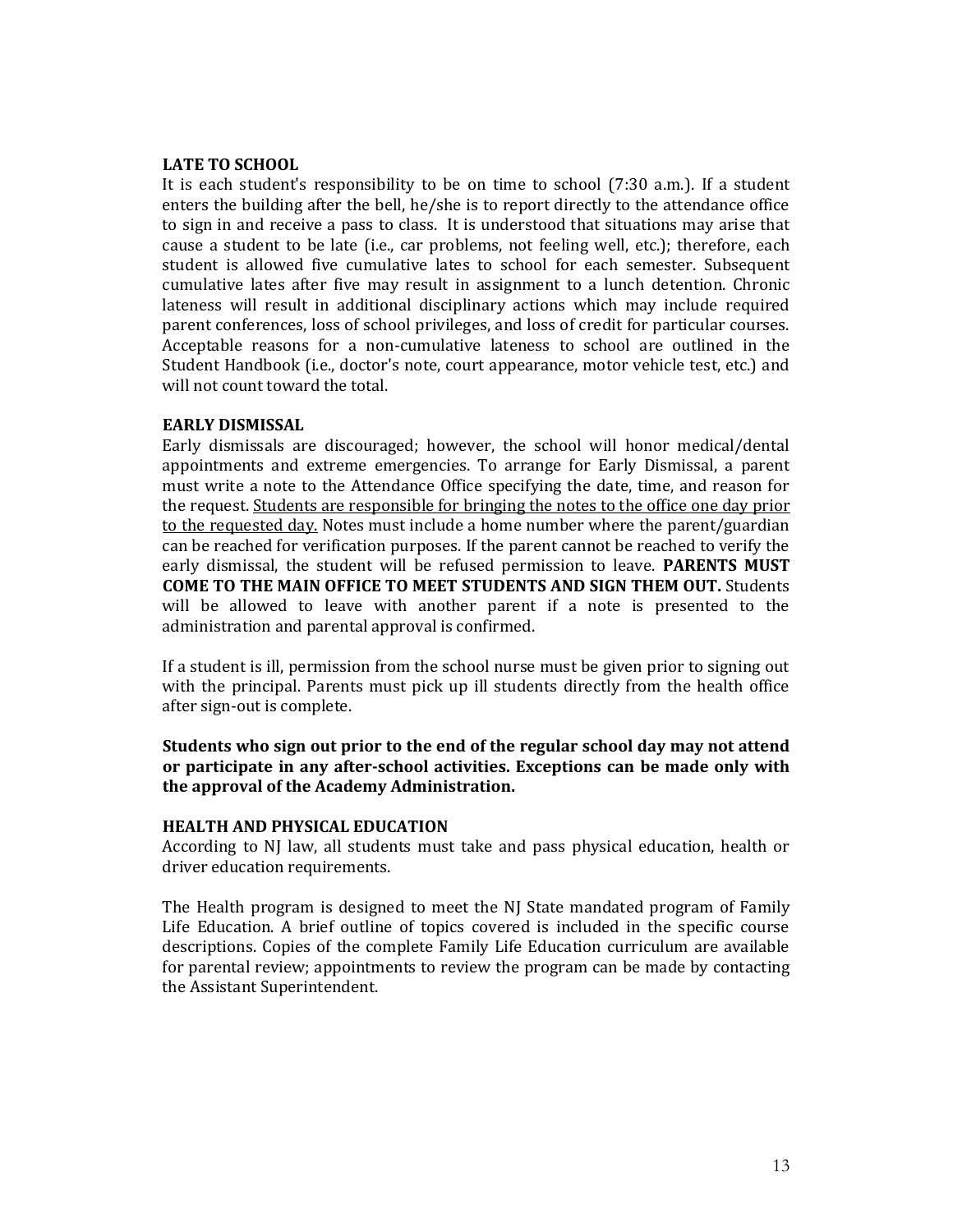# **Unprepared Policy**:

Students may make up a maximum of three (3) "unprepareds" per marking period. An unprepared is defined as not dressing in appropriate gym attire or not participating in the teacher-planned activity.

# **EXEMPTION FROM FAMILY LIFE EDUCATION**

A parent or guardian who desires that a child be excused from one or more days of instruction of Family Life Education must present to the Principal a signed statement which identifies specific subject matter as being "in conflict with his conscience or sincerely held moral or religious beliefs." Following review, verification of parental signature, and approval of the request, the Principal will specify an alternative arrangement by which the student may fulfill class requirements.

## **MEDICAL EXCUSES FOR PHYSICAL EDUCATION**

Students may have a one-day excuse from Physical Education, which will be given by the School Nurse.

For an extended excuse, the student must have a statement signed by a physician (chiropractor notes are not acceptable by New Jersey State Law). This statement must include the nature of the illness, as well as the duration, designating inclusively, the period during which Physical Education will not be taken by the student. The physician's statement should be taken to the School Nurse.

The School Nurse will complete a record for the Physical Education Instructor, stating the dates of the absence from Physical Education. The official physician's statement will be kept on file in the Health Office. If a student is on an extended medical excuse (10 days or more), the student's guidance counselor will assign him/her to an alternate class during the Physical Education class period. The physician's note must be updated every 30 school days for the medical exemption to continue.

Whenever the excuse identifies an indefinite but lengthy time period, the Physical Education Instructor and the School Nurse will confer at the end of each marking period. The School Nurse will then contact the physician to ascertain the health status of the student.

In all cases of an ongoing, serious illness, the physician's statement will be required only at the beginning of each school year.

# **TRANSFER/WITHDRAWAL PROCEDURES**

A student transferring or withdrawing from school must obtain a withdrawal form from the Guidance Office. This form must be properly signed by all teachers, counselor, and parents. All outstanding financial obligations must be met to ensure release of the student's transcript.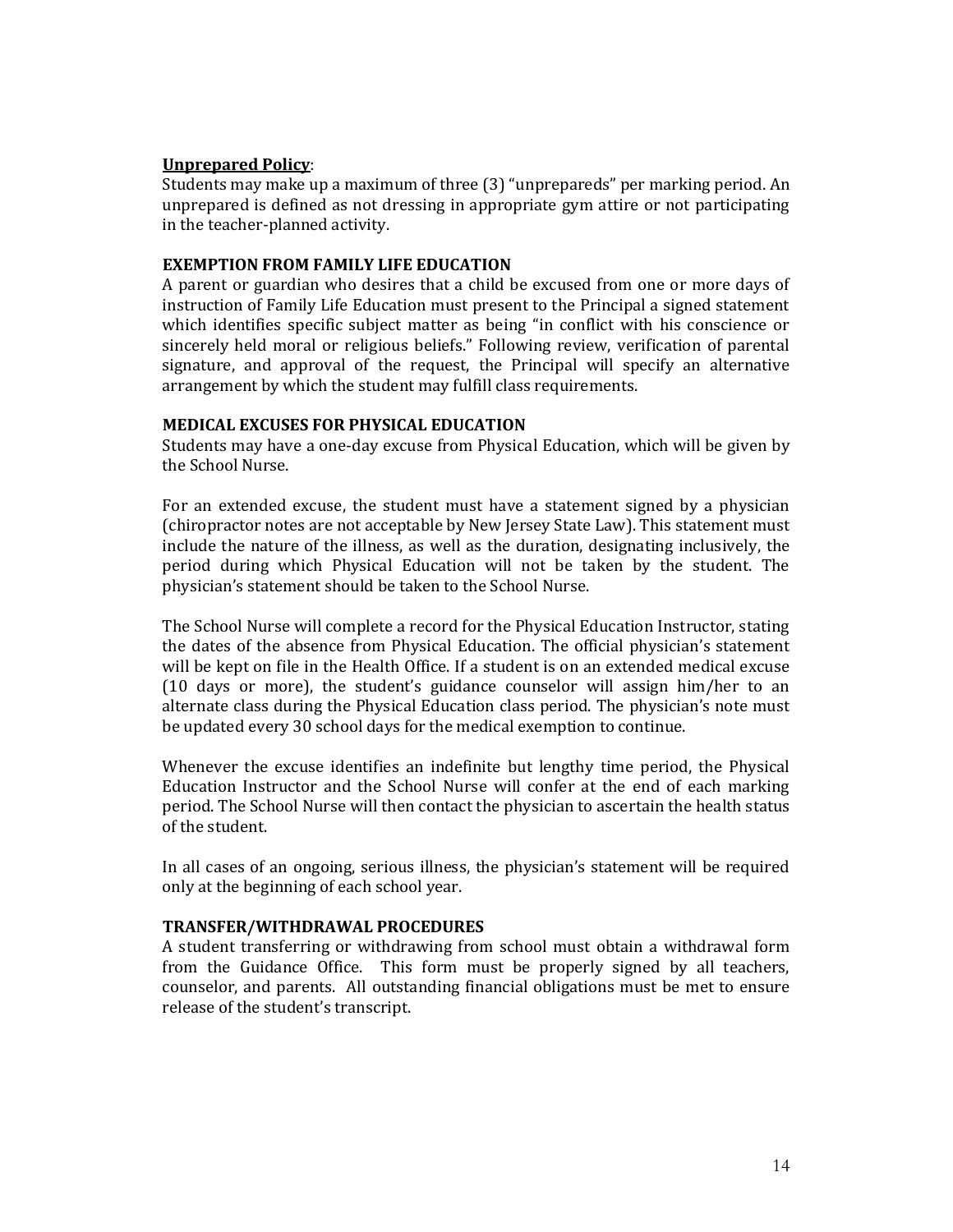## **CHANGE OF ADDRESS**

Students who move to a new address must immediately give their new address and telephone number to their counselor. They should also submit an emergency phone number for use in case of accident or illness.

# **ACADEMIC INTEGRITY**

The Ocean County Vocational Technical School District Academies are committed to the promotion of intellectual and moral development. The fulfillment of these goals depends largely on the personal honesty of each student and on the bond of mutual trust that exists between faculty and students. All course requirements are expected to be fulfilled by work that is the exclusive product of one's effort, without unauthorized help from any other source. The assumption of academic integrity is an essential element in the educational process. **A copy of the Academic Integrity Policy 5510 is available in the main office and on the district website [www.ocvts.org](http://www.ocvts.org/)**

**Students should demonstrate integrity and honesty at all times. Simply stated, cheating is taking credit for work that is not one's own. Cheating will result in loss of credit for the assignment and may result in further disciplinary action as determined by the Academy administration.** Records of cheating by students will be maintained throughout a student's full four years of attendance.

- 1. Cheating is a violation of academic integrity.
- 2. Cheating is taking credit for any work that is not one's own.
	- Cheating is violating teacher guidelines for production of assignments.
	- Teachers will define guidelines for independent and cooperative work in each class.
- 3. Cheating on any work produced for a grade will be penalized.
- 4. Students who cheat, including those who help others cheat, will receive no credit for the activities in question.
- 5. While work receiving a zero because of cheating cannot be made up for credit, the teacher may require the student(s) to make up work for educational purposes.
- 6. The parents or guardians will be contacted by the teacher.
- 7. The office will be notified of each instance of cheating on an appropriate form with appropriate documentation. This information will be kept on file for the duration of the student's career and may be reviewed by teachers before agreeing to write recommendation letters.
- 8. For all incidents, the National Honor Society will be notified.

**Plagiarism** is copying all or part of another person's work (ideas as well as exact words) as if they were the copier's own. It is stealing; it is illegal and unethical. Any use of pictures, graphics, videos, sound recordings, etc., from computer databases, the Internet, books or magazines, must be documented appropriately. Anyone plagiarizing will face disciplinary action; plagiarized work will not be accepted nor will credit be given. It will be at the teacher's discretion to allow the student to resubmit the project. All plagiarism incidents will remain on file for the duration of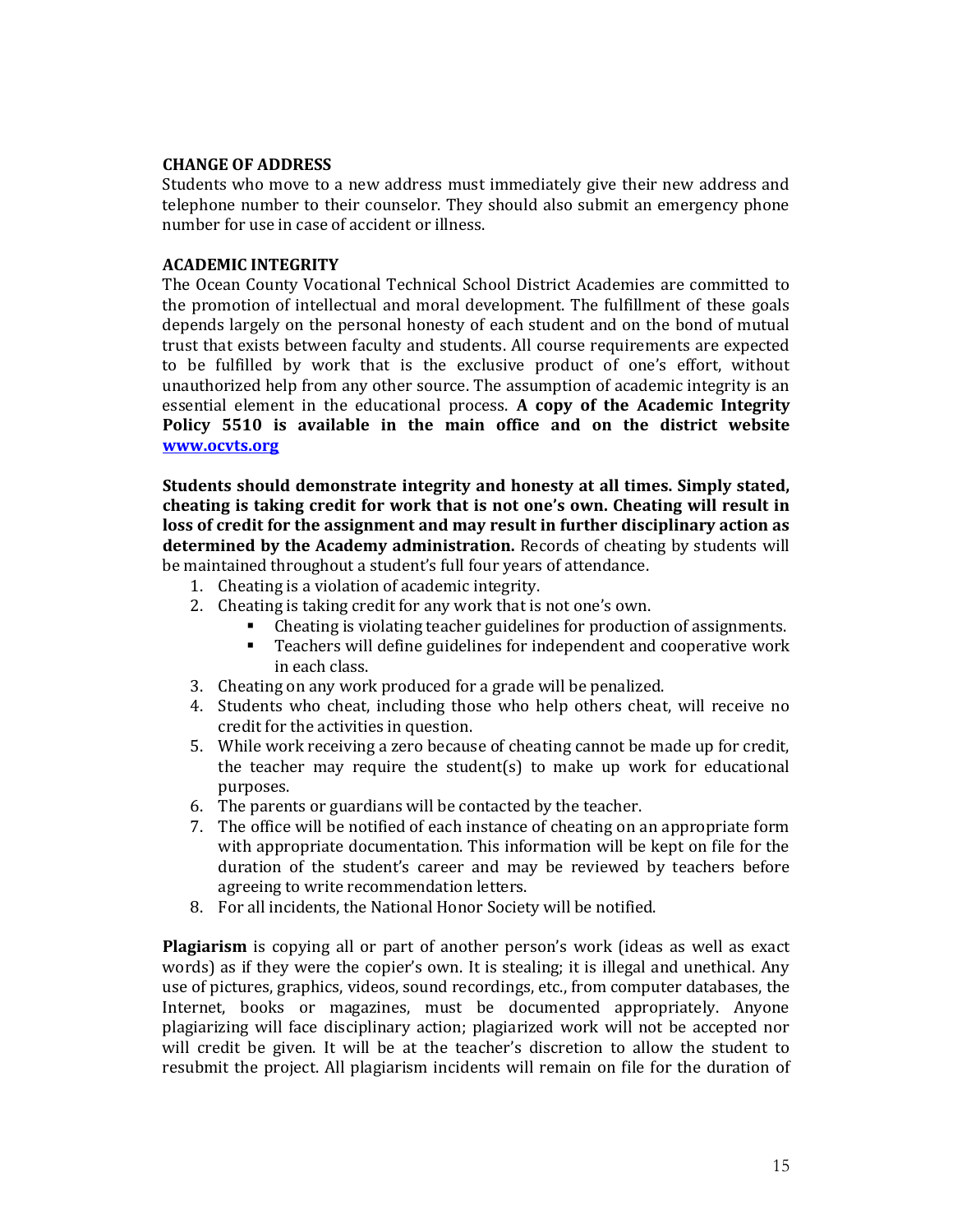the student's career and may be reviewed by teachers before agreeing to write recommendation letters. For all incidences, the National Honor Society will be notified.

To avoid plagiarism, students must follow the guidelines of the Modern Language Association (MLA). In addition, students must:

- 1. practice responsible note-taking;
- 2. understand the significance of copyright laws;
- 3. document all sources, and
- 4. give credit to others for their thoughts/ideas/opinions.

Colleges and businesses alike will not tolerate any form of plagiarism. Consequences may include the loss of college credit as well as loss of wages, job termination, or even lawsuits.

# **PARENT CONFERENCES**

Students and parents may wish to see a guidance counselor and/or teacher about an educational, vocational, or personal concern. Parents are urged to avail themselves of the opportunity to work closely with the school. Parents may make an appointment with a guidance counselor by utilizing the phone index which appears in the handbook.

# **INTERIM PROGRESS REPORTS**

Interim reports of student progress are issued at the midpoint of each semester. These reports indicate student progress at that point in the course. Students and parents are urged to review progress directly with subject area teachers and for those courses in which progress is difficult. Progress reports may also be used to indicate commendable progress and/or outstanding work. Progress reports will be mailed home mid-way through each semester. You may also access information regarding your child's grades, honor roll status, attendance, community service, and fines via the district's computer-based Student Information System, Parent Portal.

Details from each instructor will be distributed at Back to School Night and are also available on our school webpage.

# **REPORT CARDS**

Issued at the end of each marking period and semester, report cards show student progress in each subject. Report cards are accessible through Parent Portal. Students and their families are encouraged to contact the Guidance Office with questions and/or concerns at any time throughout the school year.

# **HONOR ROLLS**

**Honor Roll –** Students who receive As and Bs will qualify for the Honor Roll. An incomplete (I) in any subject or a no credit (NC) status disqualifies a student from the Honor Roll. Honor Roll is posted at the end of each semester through the Parent Portal.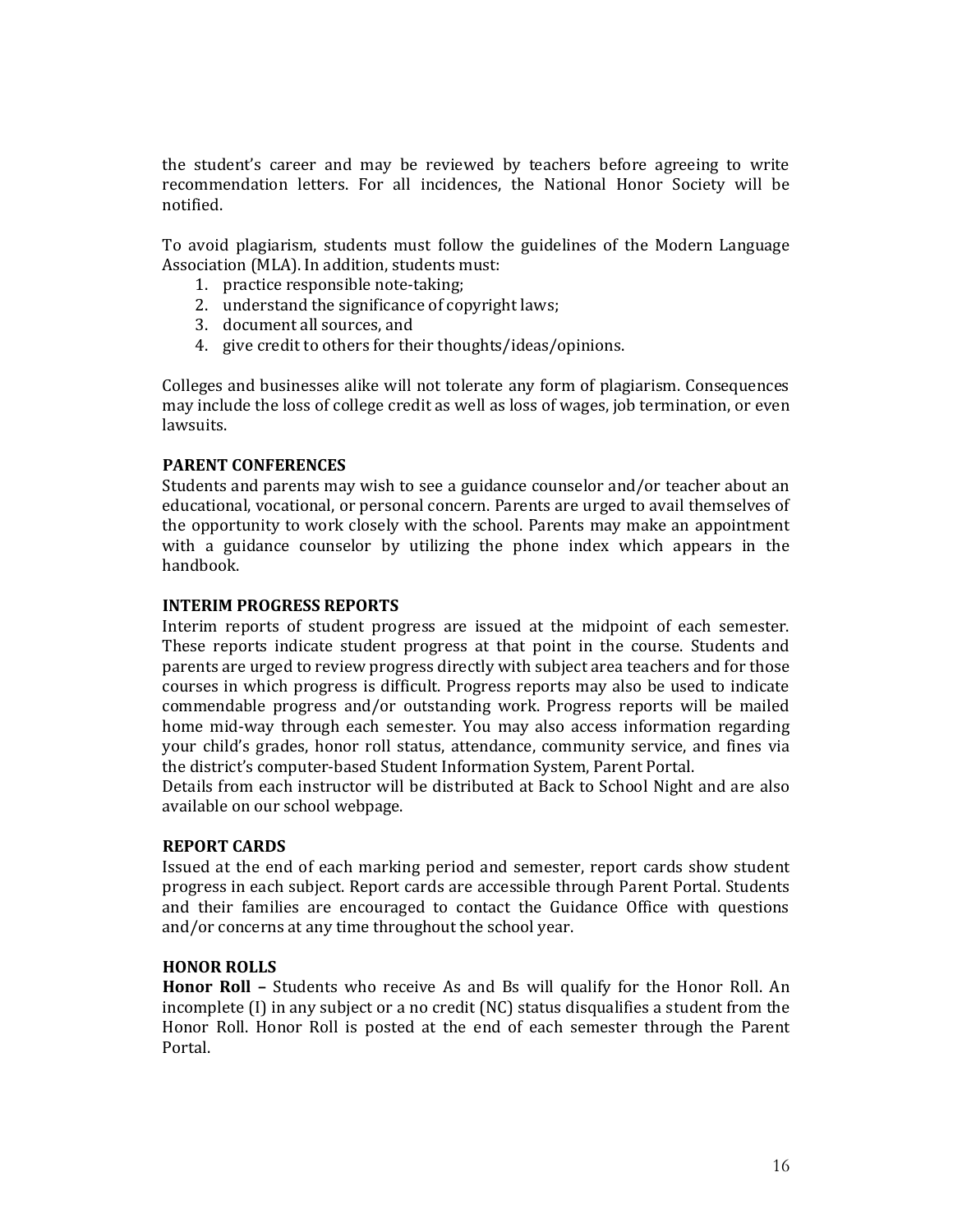**High Honor Roll –** Students who receive straight As will qualify for the High Honor Roll. An incomplete (I) in any subject or a no credit (NC) status disqualifies a student from the High Honor Roll. The High Honor Roll is posted at the end of each semester through the Parent Portal.

# **GRADUATION REQUIREMENTS**

Students who meet all state and school graduation requirements are awarded a stateendorsed diploma. To graduate, a student must complete all of the course and credit requirements outlined in Board Policy 5460. It is the Board of Education's intent that all students will carry 40 credits annually in order to receive the full benefit of the school's comprehensive curriculum. **Each student must complete all course credits** in order to receive an OCVTS-MATES diploma. Each student must also satisfy all State testing requirements.

# **Graduation Requirements**

| <b>Credits Required</b>                                    | 161.25 |
|------------------------------------------------------------|--------|
| <b>Yearly Credits Required</b>                             | 40     |
| 20 credits of English                                      |        |
| 35 credits of Mathematics                                  |        |
| 40 credits of Science                                      |        |
| 10 credits of United States History                        |        |
| 5 credits of World History                                 |        |
| 2.5 credits Financial Literacy                             |        |
| 15 credits of World Language (or up to Level III -Spanish) |        |
| 18.75 credits of Physical Education/Health**               |        |
| 5 credits in Visual/Performing Arts                        |        |
| 5 credits in Career Education/Practical Arts               |        |
| 5 credits Elective                                         |        |
| ** One year for each year in attendance                    |        |

▪ **Failure to complete annual credit requirements will result in an academic plan to complete prior to the next school year if the student wishes to remain enrolled at the Academy.**

# **GENERAL RULES AND STUDENT RESPONSIBILITIES STATEMENT OF PHILOSOPHY**

Students are expected to respect the rights of other persons, whether they are faculty members or fellow students. The correctness of one's conduct is determined in the final analysis by whether or not that conduct interferes with the rights and privileges of others. Students are expected to obey the reasonable classroom regulations established by a teacher and are subject to the direction of the teacher in matters of discipline and the enforcement of school regulations.

Violations of school regulations will subject a student to disciplinary action. This may include classroom or office assigned detention, external suspension, or in extreme cases, recommendation to the Board of Education for expulsion from school.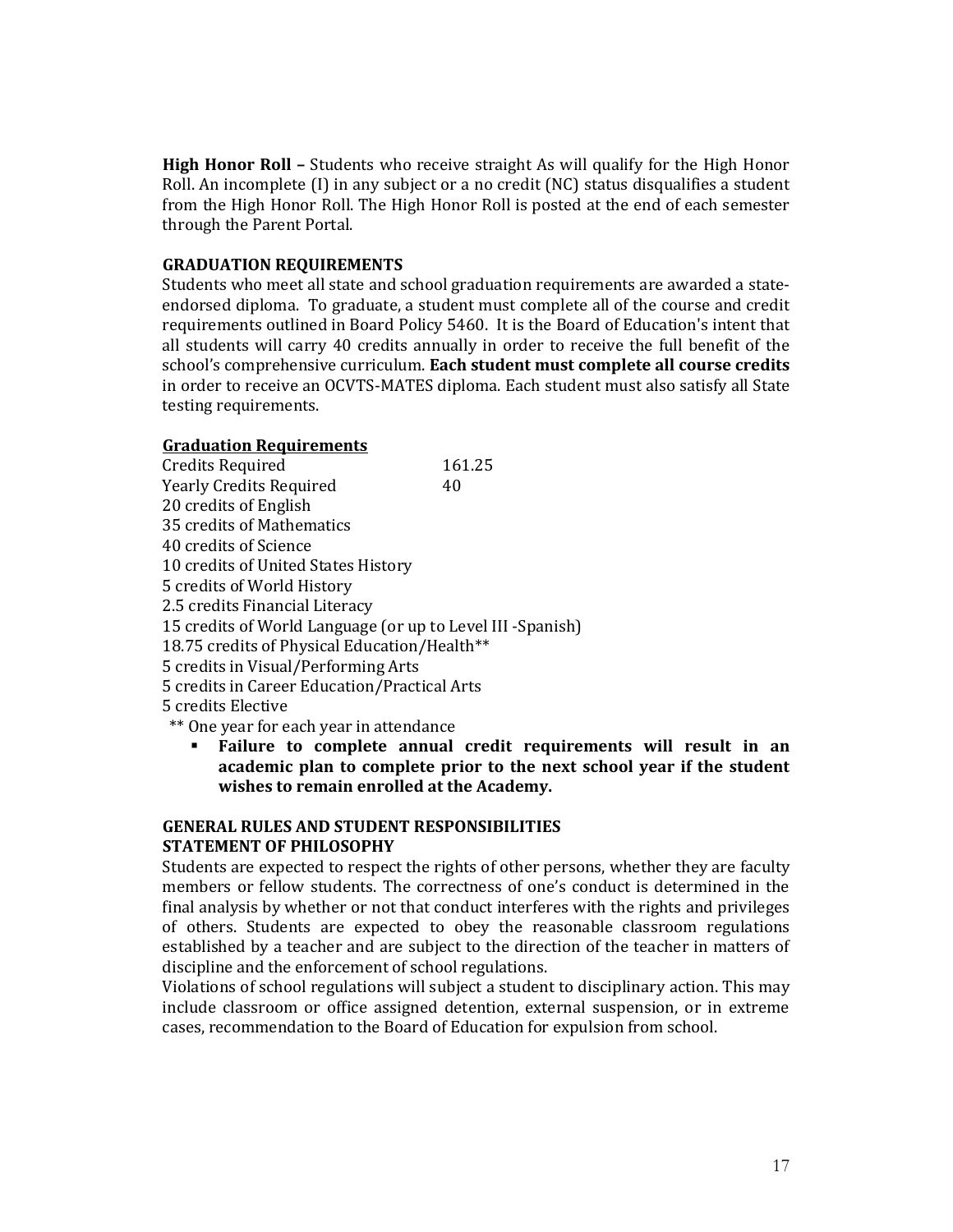**The best discipline is self-imposed, and students must learn to assume and accept responsibility for their own behavior, and for the consequences of their misbehavior.** Staff members who interact with students shall use preventive disciplinary action and place emphasis on the students' ability to grow in selfdiscipline.

Proper student conduct and behavior are fundamental to the educational process in a school system. Teachers will maintain and control a system of classroom management and discipline. Initial breaches of classroom rules and regulations will be handled by the teacher.

**The established school rules of conduct apply to after-school, evening, and offcampus activities, such as field trips, class/club trips, banquets, trips abroad, dinner-dances, meetings, etc.**

Students persisting in the violation of the rules will be referred to an administrator.

# **STUDENT CODE OF CONDUCT**

The Ocean County Vocational Technical School District Board of Education believes in providing its students with a positive environment that is ultimately conducive to the learning process. In order to create this environment, we believe in a philosophy of consistent and effective discipline. We will provide an environment that encourages each student to:

- 1. Be accountable for one's actions and realize that with privileges there are responsibilities;
- 2. Acquire the values and attitudes necessary for responsible citizenship;
- 3. Develop and maintain positive attitude toward learning and the school environment;
- 4. Know and abide by the rules and decisions of those in authority until such time as those rules and decisions are changed;
- 5. Develop an appreciation for the rights of others including a respect for the rights of persons who belong to various cultural, social, religious, and ethnic groups;
- 6. Develop a sense of responsibility to groups in which one participates.

Given an environment that encourages the student to acquire self-guidance and selfdiscipline, each student has the responsibility to:

- 1. Understand and work within the framework of the rules of the school;
- 2. Pursue the prescribed course of study to the best of one's ability;
- 3. Respect and respond to the authority of the teacher and other school personnel;
- 4. Attend school regularly and arrive on time;
- 5. Be courteous to fellow students and teachers;
- 6. Respect the rights of others;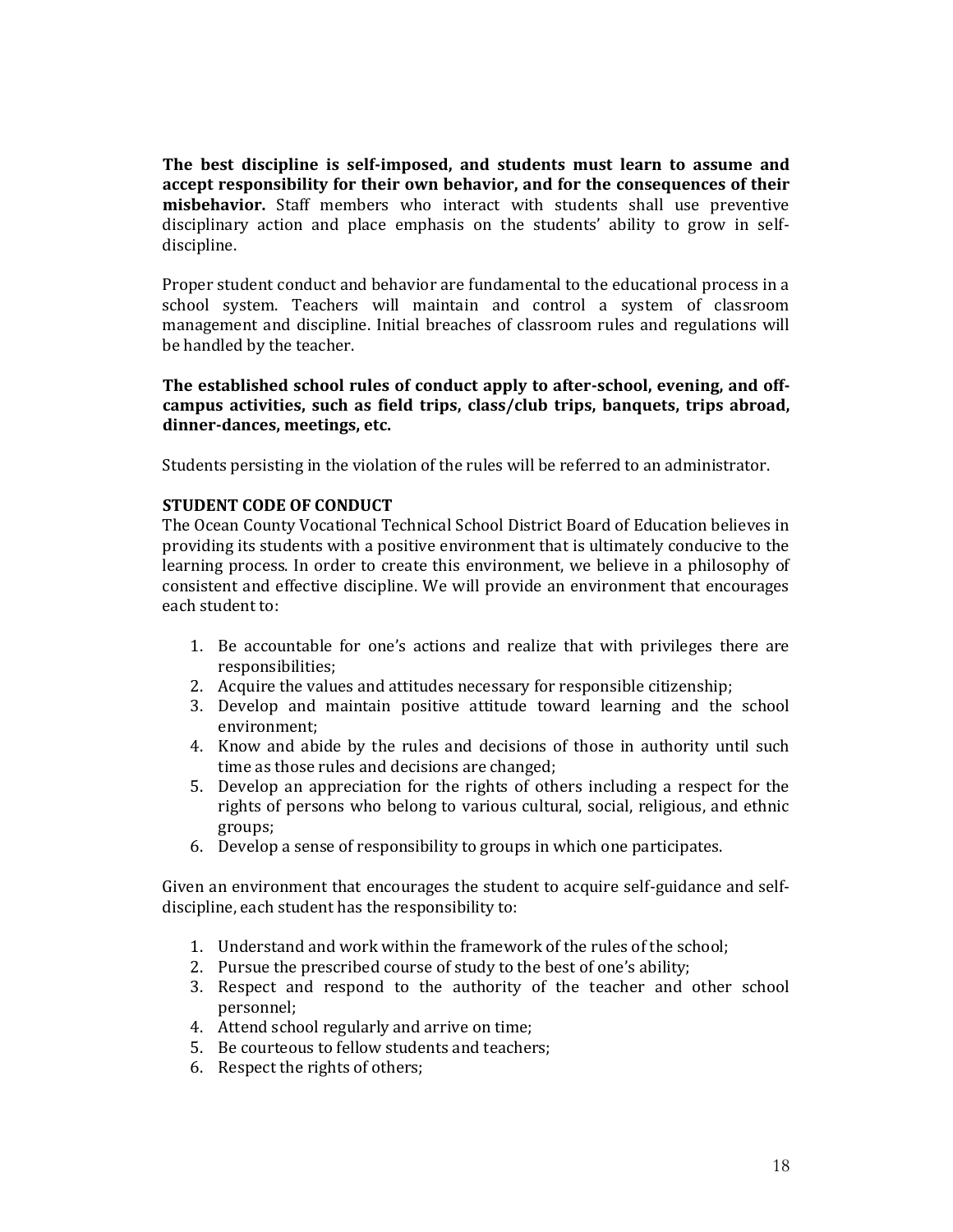- 7. Respect the property of the school and of others;
- 8. Behave in a manner that is conducive to a positive educational environment;
- 9. Attend school in the best possible state of health and cleanliness;
- 10. Dress in a manner that provides for personal safety and does not disrupt others.

## **DISCIPLINE DEFINITIONS**

The Board and Administration reserve the right to invoke the discipline code in the dispositions of those referrals that warrant special consideration. The Board and Administration also recognize its responsibility and right to take reasonable disciplinary actions for student behavior and/or conduct that is not spelled out in the code but is judged inappropriate by the administration.

1.Class cutting: Unexcused absence from class or unexcused tardiness (over fifteen minutes). A total of three (3) cuts in any one course will result in a "no credit" for the course.

2. Truancy: (cutting multiple periods) is considered an unexcused absence. A student is truant if he/she does not come to school and the parent/guardian is not aware of the absence; leaves the campus prior to the end of the school day without permission; comes to school but does not attend classes; obtains permission to go to a specific location on/off campus, but does not report there.

- 3.Late to Class: Students who are not in the classroom when the bell rings.
- 4.Late to School: Failure to report to homeroom/first period by 7:30 A.M.
- 5.Leaving School Grounds: A student who has reported to school and leaves the school's property during the school day without school administrator permission.
- 6.Electronic & Telecommunication Devices: Possessing electronic devices such as "walkman" type radios, MP3 players, beepers, pagers, laser pointers, handheld video game systems etc., are prohibited, unless used in a designated classroom instructional activity required by their instructor with prior permission of the principal or his/her designee.
- 7.Harassment, Intimidation, Bullying, or Hazing is prohibited.
- 8.Gambling: Games of chance of any kind are not allowed (cards, lotteries, football pools, etc.).
- 9.Destruction and defacing of school property/vandalism: Any student found to be guilty of destroying school property, including damage to the school bus. The student or his/her parents are required to pay for the damages. N.J.S.A.18A:35-3 states: "Parents or guardians or any pupil who shall injure any school property shall be liable for damages for the amount of injury to be collected by the Board of Education of the district in any court or competent jurisdiction, together with costs of suit."

10. Misbehavior on the bus: Disruptive behavior on the bus may result in detention, suspension, and/or removal from the bus for a period of one to two weeks. Misbehavior that results in the traffic disturbance and/or puts other drivers, passengers, or pedestrians in jeopardy may involve contact with local law enforcement. It is not necessary to suspend a student from school to revoke the bus privilege. N.J.S.A.18A:25-2 reads in part, "A pupil will be excluded from the bus for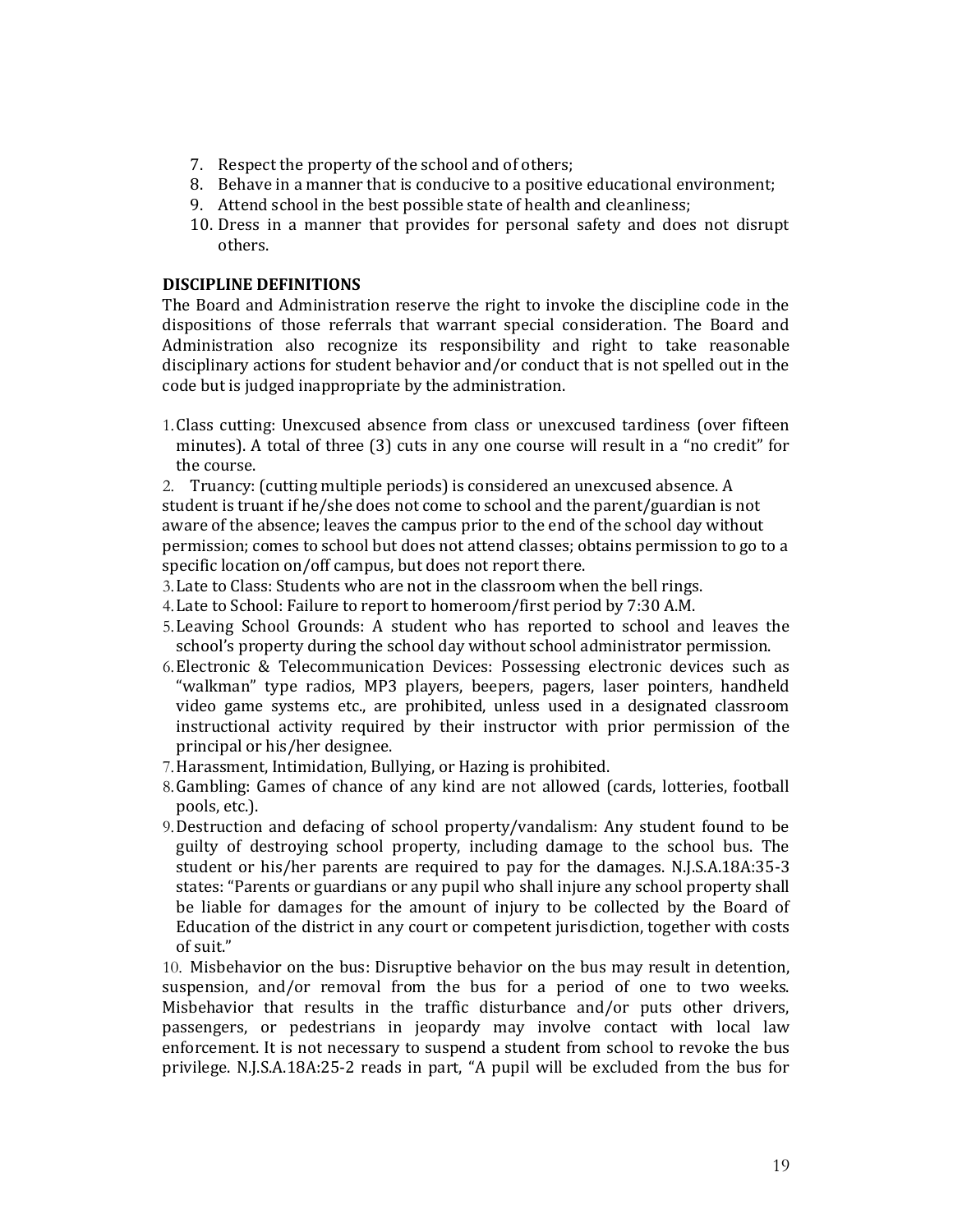disciplinary reasons by the principal, and his/her parents shall provide transportation to and from school during the period of expulsion."

11. Theft: Any student who steals the property or possessions of another student, staff member, or the school may be suspended and subject to action according to state law.

12. Insubordination: Refusing to comply with a staff member's instructions or show disrespect for a staff member. The punishment varies with the nature of the incident. This includes refusal to identify oneself and/or fleeing from a staff member.

13. Suspected use, possession, selling or transferring of illegal drugs or alcoholic beverages: see Substance Abuse Policy 5530 (copies of all Board Policies are available in the main office).

14. Smoking or Use of Tobacco: Possession or use in school, on school grounds, and on the school bus is prohibited.

15. Chemical Spray Use: Chemical sprays, such as body sprays and perfumes, have the potential to trigger chronic medical conditions such as asthma, allergies, and migrane headaches, and therefore are not permitted to be sprayed in the school building.

16. Fighting: Suspension will be assigned to a student found fighting or committing a verbal assault. Circumstances leading to the incident will be investigated to determine if there is a situation of mutual responsibility. Punishment will be assigned when a determination is made.

17. Assault and battery, staff/student: Action will be taken according to state law and a suspension will be assigned.

18. Terroristic Threats/False Public Alarms: A person is guilty if he/she threatens to commit any crime of violence with purpose to terrorize/harass another or to cause evacuation of a building, place of assembly, or facility of public transportation, or otherwise to cause serious public inconvenience, or in reckless disregard of the risk of causing such terror or inconvenience.

19. False Fire Alarms: A pupil who intentionally pulls a fire alarm when there is no cause to do so. Action will be taken according to N.J. State Law and will result in immediate suspension and possible expulsion.

20. Use, possession, selling, or transferring of firearms, weapons, fireworks, or explosive devices, including look-alikes:

- Firearms: Guns
- Weapons: Any object that may inflict bodily injury and place another person in fear of his/her safety.
- Fireworks: Firecrackers, rockets, cherry bombs, etc.
- Explosive Devices: Any device which acts by force of gunpowder or other explosive material. This will include any "look alike" device that causes disruption in a school/building.

21. Use of Profanity, Obscenity, and/or Gestures: Vulgar, irreverent, or coarse language. Conduct tending to corrupt the public morals by its indecency or lewdness. Motion of the body calculated to express a thought or used for emphasis.

22. Forgery/Cheating: Altering any writing of another without authority, or makes, completes, executes, authenticates, issues, or transfers any writing so that it purports to be the act of another who did not authorize such act. Cheating is the use of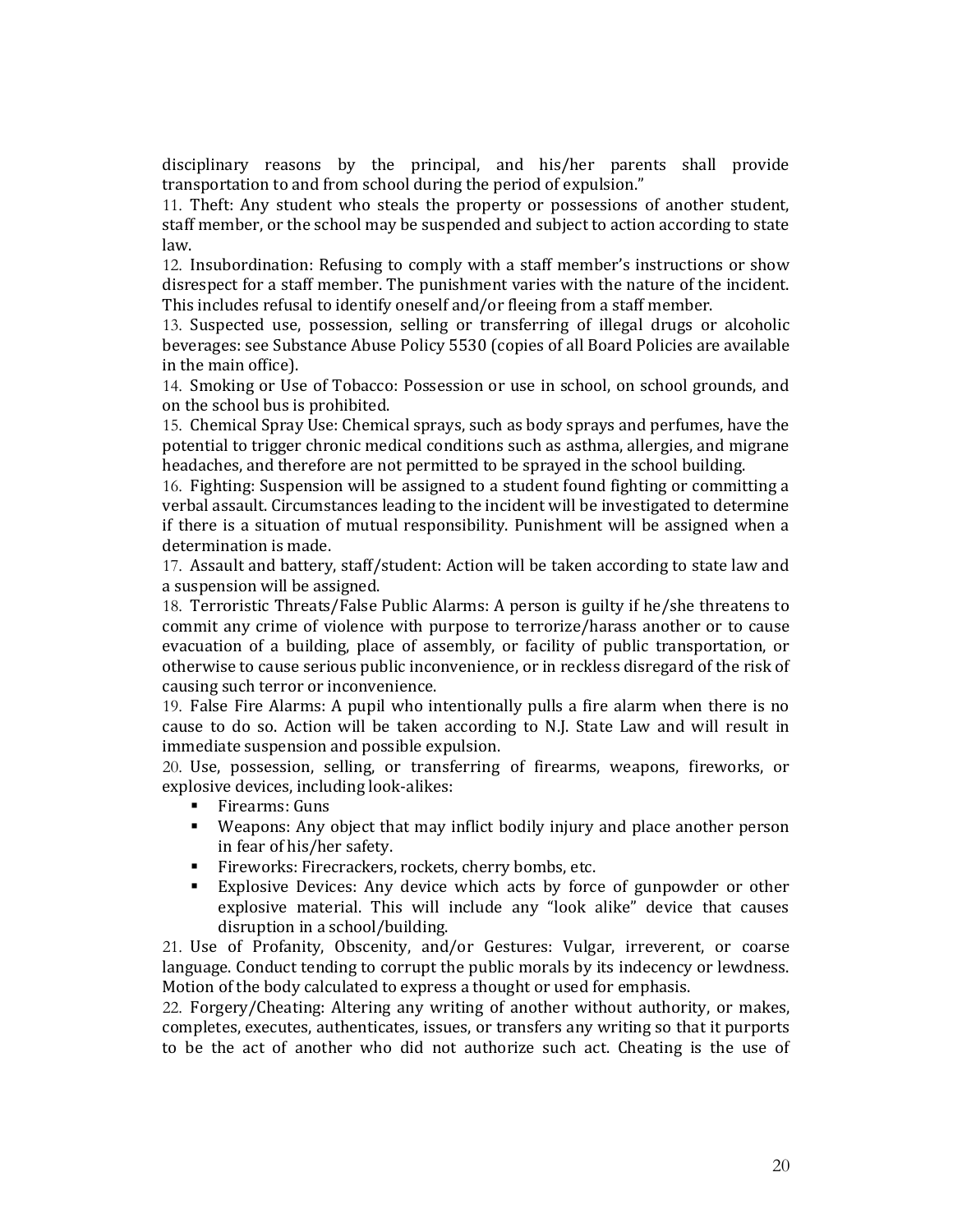materials/equipment by a pupil not approved by the teacher, thus giving a student an unfair advantage over the other students in the class.

23. Cutting Detention: Ignoring or cutting teacher or administrative assigned detention.

24. Loitering: Standing idly about, and/or proceeding slowly with many stops. Students may not loiter between classes. This includes areas such as lavatories, hallways, and outside school buildings. Loitering will be treated as a disciplinary infraction subject to disciplinary action.

25. Off Limits: Students found in an area other than that to which they are assigned are considered off limits. Being off limits will be treated as a disciplinary infraction, subject to disciplinary action.

26. Projectiles: Any object not related to any educational activity thrown in the school building or on school grounds is prohibited. These include, but are not limited to: snowballs, coins, pencils, books, etc. Disciplinary action will result according to the severity of the situation.

27. Public Display of Affection: Students should refrain from such activity while on school grounds or in attendance at school-related functions. Violations will result in disciplinary action. Consensual sexual contact is prohibited and will result in disciplinary action. Sexual assault will be referred to local law enforcement.

28. Trespassing: Any individual found trespassing on school grounds without permission will receive a letter of warning for the first offense. Any subsequent infractions will be turned over to local law enforcement for prosecution.

# **DETENTION/SUSPENSION**

#### **Detention Policy**

1.Detention is assigned during the lunch/activity period: 10:19 – 10:59 A.M.

- 2.Students will report directly to the assigned teacher in the designated detention area.
- 3.Students may eat their lunch during this time.
- 4.Students are to be orderly and quiet at all times.
- 5.In case of an emergency illness, students must have an excuse from the nurse (Students are cutting if not officially excused).
- 6.Students who are absent or miss detention for another valid reason are expected to make it up on the next day detention is scheduled.
- 7.Students who wish to be excused for all or part of an assigned detention should bring a note to their administrator prior to the start of said detention.
- 8.Being put out of detention for a discipline infraction may result in parent contact and/or a letter home and additional discipline.
- 9.Cutting detention is very serious and will result in parent contact and/or a letter home and additional discipline.

10. Extra help may not take the place of detention assignments.

\*Any appeal students may want to register must be made to the principal prior to the detention date.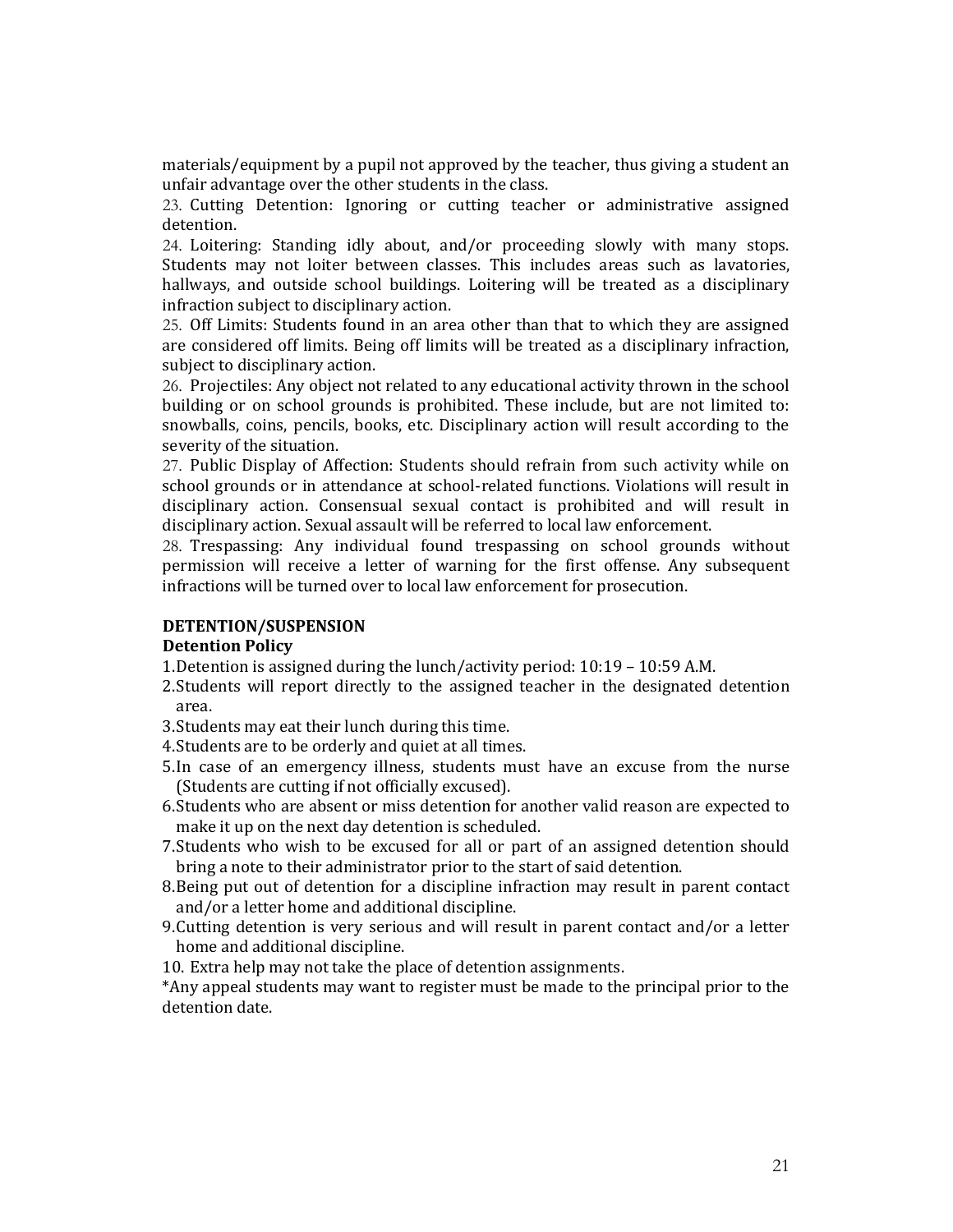# **Suspension Policy**

- 1.Students are not allowed on school grounds at any time during their suspension.
- 2.Students are not allowed to take part in any school activities during their suspension.
- 3.Students have the right to make up work missed during their suspension.
- 4.Arrangements for all assignments, materials, and/or textbooks are to be made by calling the guidance counselor.

# **HARASSMENT, INTIMIDATION, BULLYING, AND HAZING**

The Board of Education prohibits acts of harassment, intimidation, bullying, or hazing. The Board also prohibits active or passive support of any of these prohibited acts.

A safe and civil environment in school is necessary for students to learn and achieve high academic standards: harassment, intimidation, or bullying, like other disruptive or violent behaviors, is conduct that disrupts both a student's ability to learn and a school's ability to educate its students in a safe environment. Since students learn by example, school administrators, faculty, staff, and volunteers should be commended for demonstrating appropriate behavior, treating others with civility and respect, and refusing to tolerate harassment, intimidation, bullying, or hazing. Copies of these Board Policies (5512 and 5512.01) are available in the main office.

# **DRESS CODE**

All students are expected to dress appropriately for school. Students must maintain a neat, clean appearance at all times. Apparel shall not be so tight fitting, sheer, transparent, brief, low cut or revealing above or below the waist as to be indecent, distracting or disruptive to the school environment.

- 1. Tasteful shorts are permitted during school hours. No cut-offs or swim suits are allowed. Dresses, skirts, and shorts shall extend to the fingertips of the pupil when the arms are placed at the pupil's side. Exposed midriffs are not allowed. Tank, tube, and halter tops are not permitted.
- 2. Any clothing with questionable slogans is unacceptable.
- 3. Footwear must be worn at all times. For safety reasons, sandals may not be worn in the science labs. Consult your science teacher for specifics. Slippers are not acceptable school footwear. Excessively high heels, open-toed shoes, flipflops and shoes without secure backs are a safety hazard to the wearer and may be prohibited under certain circumstances.
- 4. Articles which can cause damage to other students and/or property are not permitted.
- 5. Cesti or similar leather bands with studded or pointed metal filings are not permitted. Chains hanging from wallets or clothing are not permitted.
- 6. Students attending any school functions (field trips, dances, activities during school hours) will not be permitted to participate unless they are properly attired.
- 7. Safety and protective clothing/glasses, as well as athletic or gym clothing, shall be worn as required by the teacher.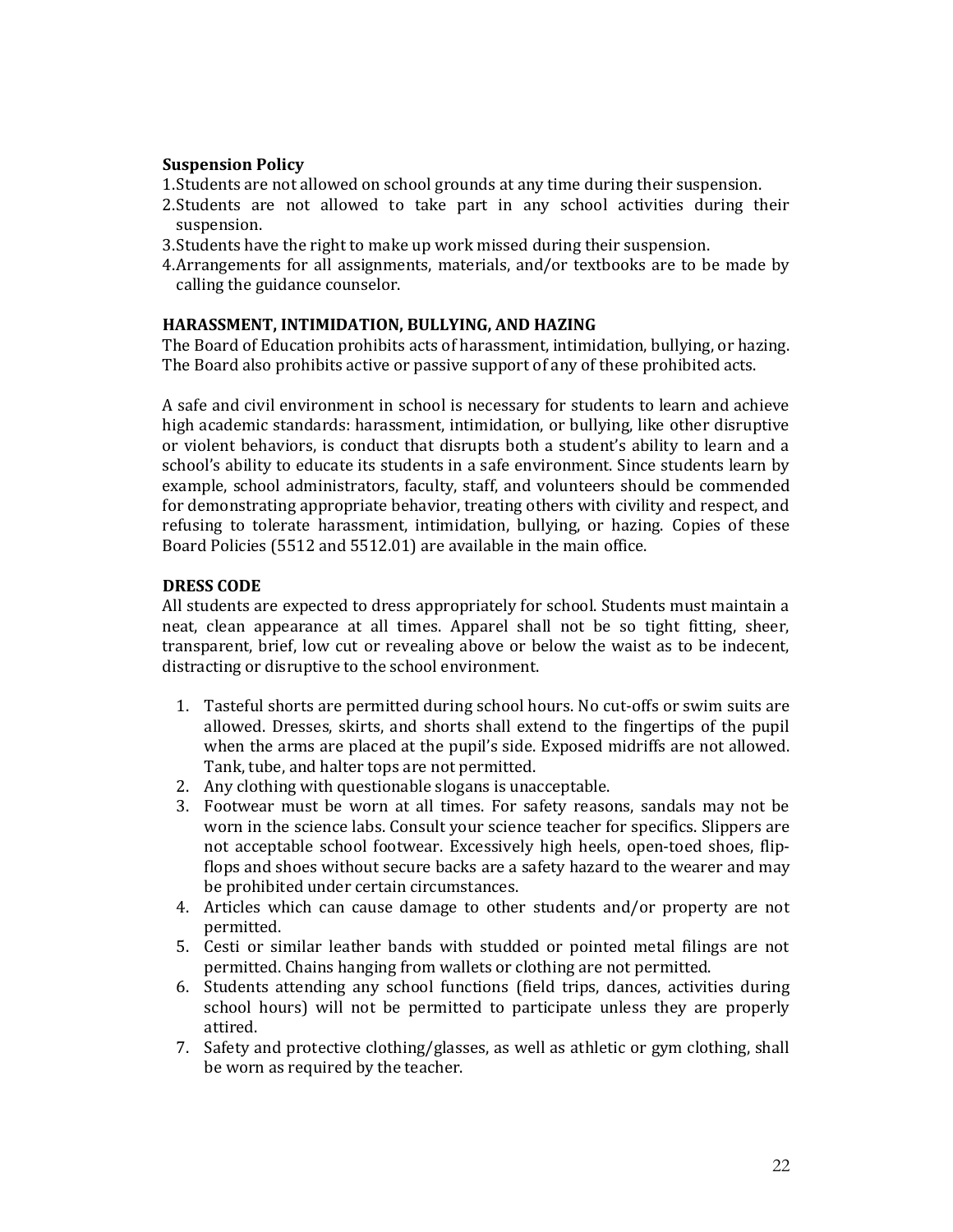- 8. Except for religious and/or cultural purposes, head coverings of any kind (including sweatbands) worn to school must be removed upon entering the building.
- 9. In addition, any apparel or item which interferes with the identification of a student, i.e. sunglasses, hoods, etc. are prohibited.

Students who are in violation of this policy will be sent to the main office and given an opportunity to change into more appropriate dress. If a student does not have a change of clothing, he/she will be required to return home to change into clothing that is in compliance with the above policy. Administration will make the final determination as to whether clothing in question is in violation of the dress code. **For safety reasons**, **all jewelry and body piercings must be removed during participation in physical education and athletics.**

# **FIRE DRILLS**

When the fire alarm sounds, all class activities should cease immediately. Teachers must accompany their classes out of the building to the designated areas. Students are to:

- Leave in a quiet, orderly manner
- Accompany their teachers to the designated area
- Remain with their class for the remainder of the drill.

Students who fail to adhere to the fire drill procedure may be subject to disciplinary action. **Fire drills are for everyone in the building, without exception.** If you are not in your room when the fire bell rings, join the nearest group via the closest exit.

# **SECURITY DRILLS**

Students are expected to follow specific directions given for the protection of their safety and well being and that of the school. These directives may include both lockdowns and evacuations. In the event of a Lockdown drill, students should seek refuge in the nearest secure area, remain quiet, and immediately comply with safety directives given by those in authority.

# **GUIDANCE DEPARTMENT INFORMATION**

The Guidance Office is open from 7:15 a.m. to 1:55 p.m., Monday through Friday. Other times may be scheduled by appointment. Parents may request individual conferencing through the Guidance Office: 609-978-8439, Extension 4013/4029.

The Guidance Department staff has many functions. Counselors help individual students to make thoughtful choices and decisions regarding education and careers. The counseling staff also assists students in resolving personal and social issues. Counselors also work with the instructional staff to understand and to help each student realize his/her greatest potential. The Guidance Office provides the following services:

- Educational planning and counseling for students
- Post secondary planning
- Evaluation/interpretation of standardized testing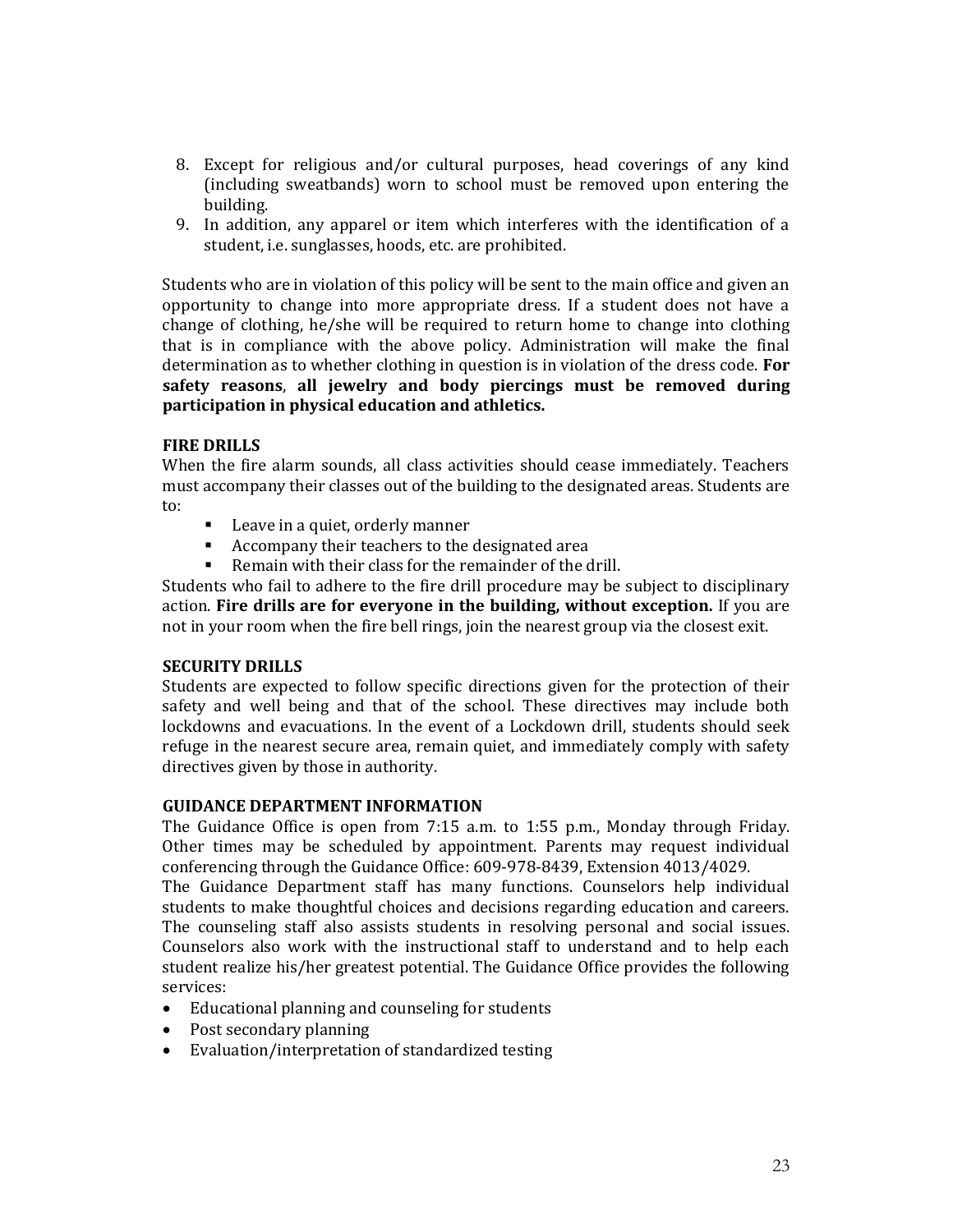- Scholarship and financial aid information
- Personal counseling

All students who request guidance appointments must put these requests in writing and submit them to the Guidance Office. Only students with authorized passes will be accepted in the Guidance Office.

# **ACCESS TO STUDENT RECORDS**

- 1.The parents/guardians of a minor student shall be permitted to inspect any student record concerning his/her child.
- 2.An adult student shall be permitted to inspect, upon request, any student record concerning himself/herself.
- 3.Minor students must have written permission from parents/guardians prior to reviewing the file.
- 4.Teachers, guidance counselors, and other school personnel as authorized by the building principal may inspect student records.
- 5.Organizations, agencies, or persons from outside the school, with the written consent of the parents/guardians or adult student may inspect records, except that these organizations, agencies, or persons shall not transfer student records information to a third party without the written consent of the parent/guardian or adult student.

Upon graduation or permanent departure of a pupil from the Ocean County Vocational Technical School District, a copy of the permanent school record is available upon request. Information in the pupil record, which is not required to be kept in perpetuity, may be destroyed after the information is no longer necessary to provide educational services to the student. **This statement shall be considered notification that such destruction may occur during the months of July and August after graduation or permanent departure of the pupil.** 

# **WORKING PAPERS**

Any student under 18 years of age who wishes to accept employment during vacations or on a part-time basis must secure an employment certificate, or "working papers". Applications for working papers are available in the main office or can be completed using the online form:

[http://lwd.dol.state.nj.us/labor/wagehour/content/childlabor\\_empcert.html](http://lwd.dol.state.nj.us/labor/wagehour/content/childlabor_empcert.html)

Applicants must apply in person. Please allow at least two days for the paperwork to be processed. To secure working papers, a pupil must present a birth certificate. A school administrator of designee will issue working papers only after being satisfied that the working conditions and hours will not interfere with the student's education or damage the student's health. The administrator or designee may refuse or rescind working papers if that action would serve the best interest of the minor. Working papers will be revoked when:

- 1. A student goes on no-credit status.
- 2. A student is failing one or more subjects.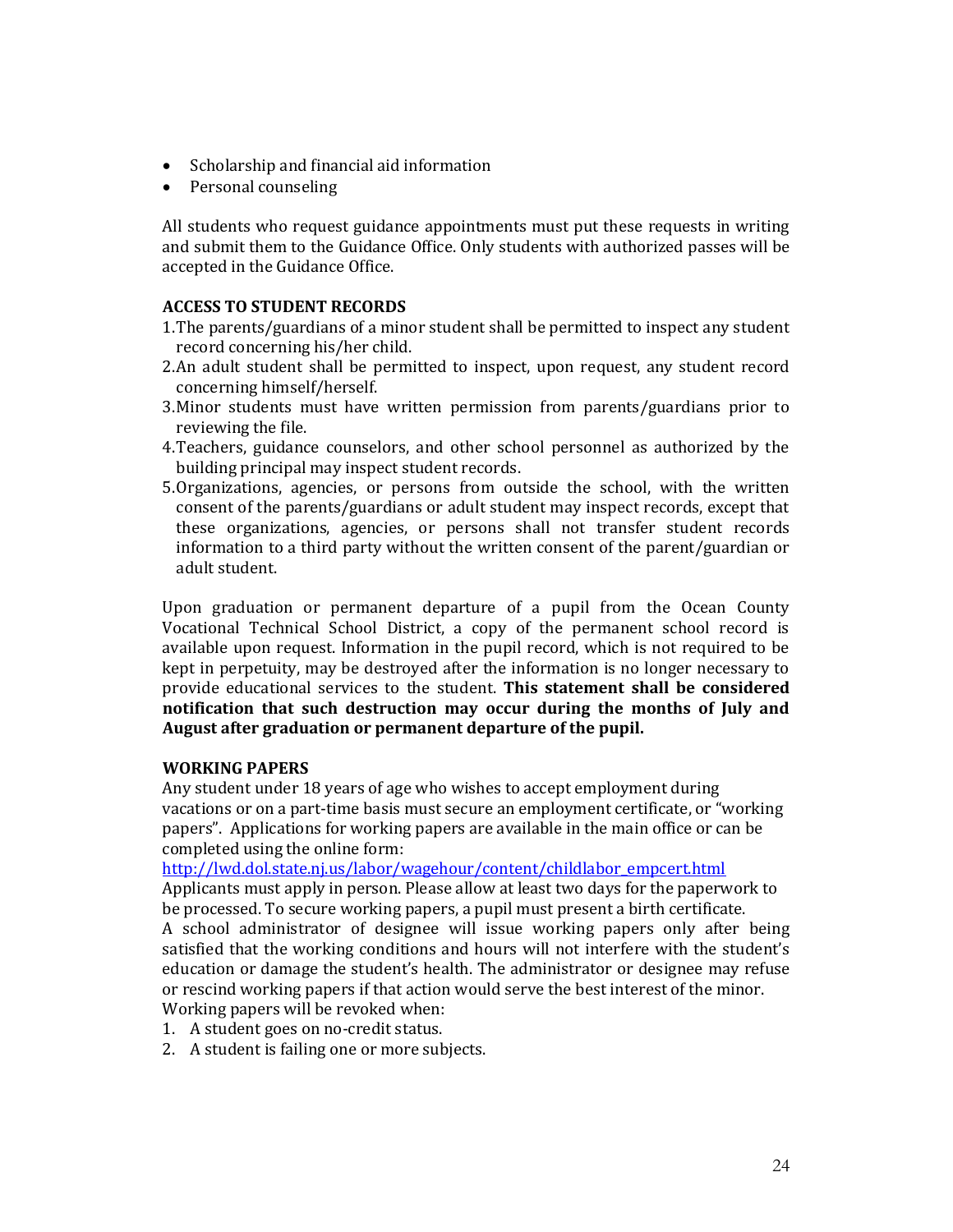# **HEALTH SERVICES**

The school encourages students to develop and maintain sound physical and mental health. Cumulative health records containing results of physical examinations and screenings are maintained in the Health Office. Individual examinations are given when needed for specific purposes. Biennial examination for scoliosis is required of all students. State law requires pupils attending public or private schools in New Jersey to present evidence of compliance with mandated immunizations.

# **EMERGENCY HEALTH CARDS**

The school provides an environment in which the student will be safe from accidents. If an accident or sudden illness occurs, first aid will be administered and the student's parent notified. The school physician or nurse will give no care beyond first aid. For this reason, it is important to have emergency numbers to call when parents are not available. In September, emergency cards are issued to students for their parents to complete. **These cards must be updated when telephone numbers change.**

# **HEALTH OFFICE PROCEDURES**

- 1. All students are required to present a pass from a classroom teacher, Guidance Department, Library or Cafeteria when entering the Health Office. EXCEPT DIRE EMERGENCIES.
- 2. Between classes, a pass is required from the class that the student is entering.
- 3. If student returns to class after the Nurse's assessment or health need, a pass is signed by the Nurse to return to class.
- 4. If Rest/Recuperation is needed after the health assessment, one quarter of the class period is usually enough time for rejuvenation or recuperation.

# **IMMUNIZATIONS**

If a 9-12 grade student's health record indicates a need for updated immunizations, a letter will be sent home to parents indicating the deficiencies.

# **PROCEDURE FOR THE ADMINISTRATION OF MEDICATION TO STUDENTS WHILE AT SCHOOL**

Before any medication can be administered to any student during school hours, the Ocean County Vocational Technical School District Board of Education requires a written request by the parent/guardian, which shall give permission for administration. In addition, the Board also requires the written order of the prescribing physician. **"Medications" include all prescription medicines as well as "over the counter" medications.**

All medications should be brought to school by the parent/guardian in the original labeled container. All medication is secured in a locked storage cabinet in the Health Office. Medication orders need to be renewed each school year. Unused medication needs to be picked up by the parent/guardian at the end of the school year.

In situations where a student has a potentially life-threatening condition which requires immediate use of an inhaler or epi pen permission may be received for the student to carry and self-administer the medication. In these situations, the physician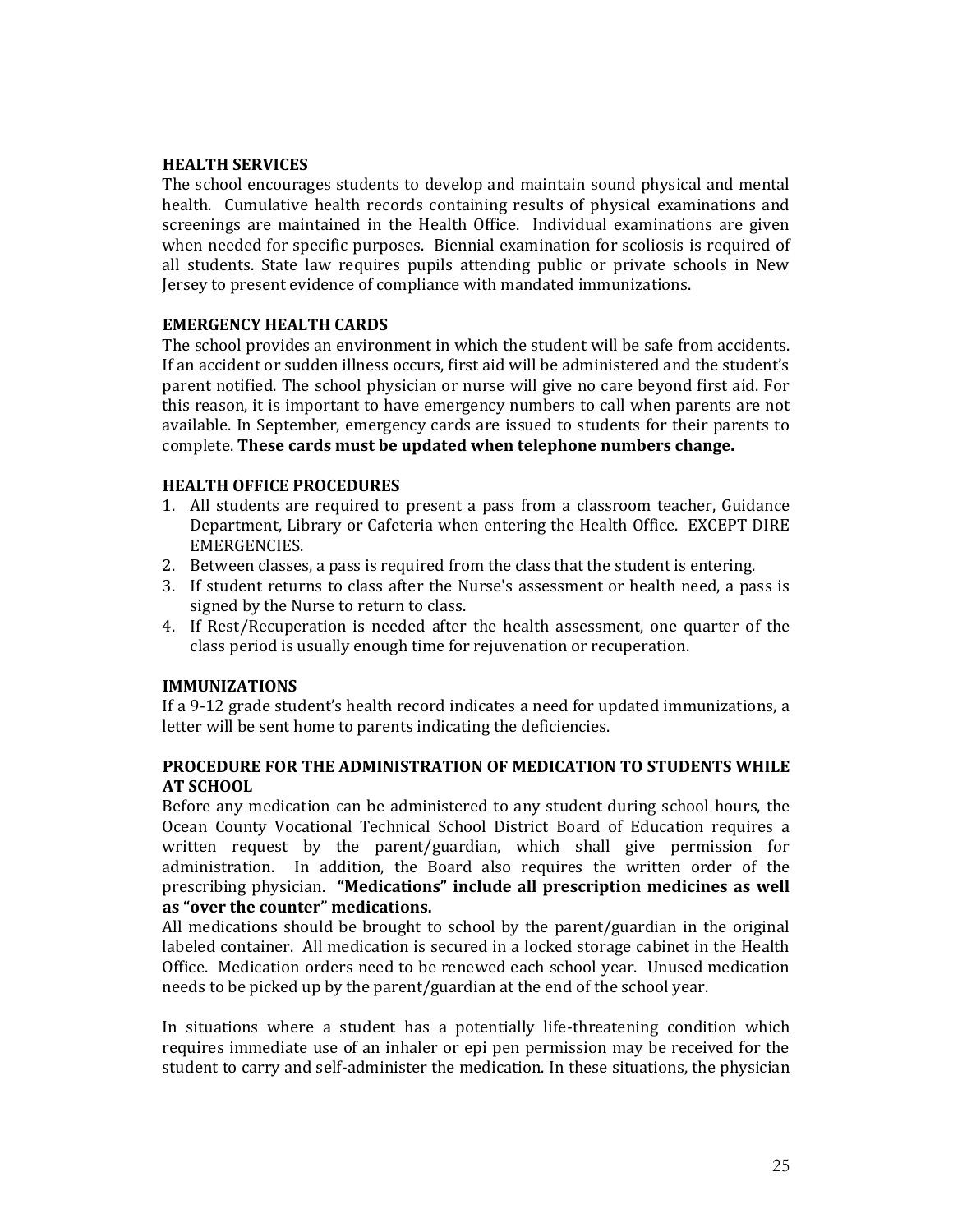must certify that the student is capable of self-administration of the medication. The student is responsible for safeguarding the medication and must not endanger himself or others through misuse. Self-administration privileges will be lost if the student does not use the medication responsibly. Upon self-medication of a prescribed medication, the student must report to the school nurse during the day and appropriate personnel (ex. coach/advisor) after school. Upon administration of medication (ex. adrenalin) for a life-threatening episode (ex. anaphylactic reaction), further medical attention by a physician is required. The parent/guardian also must sign a waiver, which releases, indemnifies and holds harmless the Board of Education against any liability for damage or injury in association with the student carrying and using the medication. All medication forms are available in the Health Office and on the district website. If you have any questions about this procedure please contact the Health Office.

# **Only the following individuals are authorized to administer medication to pupils in schools:**

- School staff members who hold a current medical or nursing license.
- A substitute School Nurse employed by the District.
- The student's parent/guardian.
- The student approved to self-administer per N.J.S.A. 18A:40-12.3
- School staff designated and trained to administer epinephrine using an autoinjector per

N.J.S.A. 18A:40-12.5 and 12.6

# **If the School Nurse is absent and no substitute is available:**

- The School Administrator may notify the parent/guardian and the parent/guardian may administer the medication.
- The District may make a Board-approved arrangement with the closest other school district to "share" nursing services in an emergency.

# **LEAVING SCHOOL DUE TO ILLNESS**

Following notification by the nurse, the parent or guardian will come to the Health Office to sign the student out of school. Only a parent or guardian or parent designee may transport a student. **Students who leave school from the nurse's office due to illness may not return to school for the remainder of the day or participate in any extra-curricular activities or sporting events.**

# **MEDICATION ON HIGH SCHOOL TRIPS (DAY and OVERNIGHT) Possible options include:**

- Send a school nurse or a school nurse substitute on the trip;
- Request the parent/guardian to go on the trip;
- Confer with the parent and the student's health care provider to alter the time, dosage, route or kind of medication on the day of the trip and obtain a written order of change; or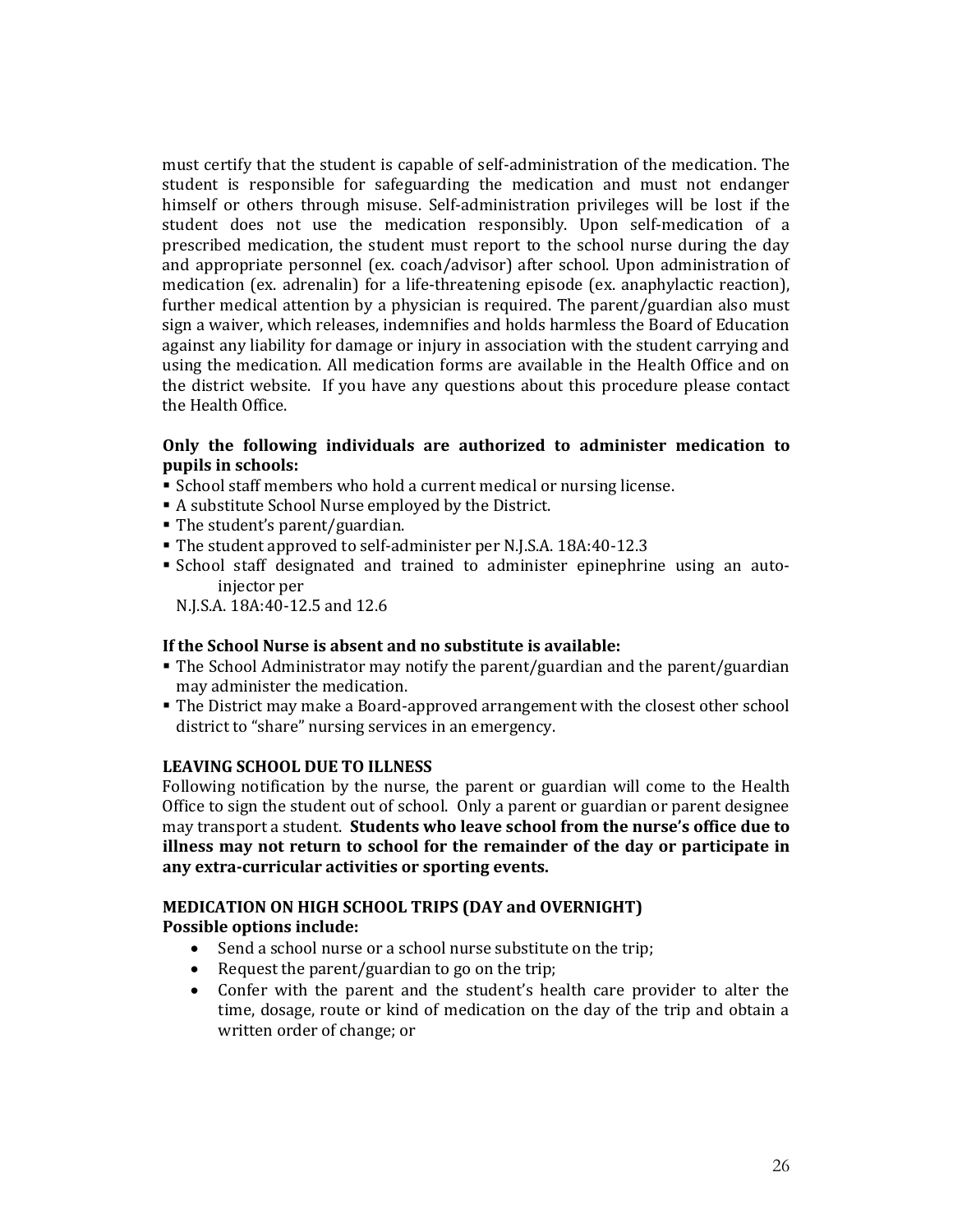• Confer with the parent and the student's health care provider to eliminate the medication on the day of the trip and obtain a written order of this change.

# **ACCEPTABLE USE OF DISTRICT COMPUTER POLICY AND GUIDELINES FOR HANDLING VIOLATIONS**

The Ocean County Vocational Technical School District is pleased to offer students access to a school wide computer network with Internet access. To use the school network all students must obtain parental permission as verified by the signatures on the **Acceptable Use Policy** form sent home each year in the beginning of school.

Access to the network will enable students to explore thousands of libraries, databases, museums, and other repositories of information around the world. Families should be aware that some material accessible via the Internet might contain items that are illegal, defamatory, inaccurate, or potentially offensive. While the goal of the school is to use Internet resources for constructive educational goals, students may find ways to access other materials. While we believe that the benefits to students from access to the Internet resources for constructive educational goals, students may find ways to access other materials. We believe that the benefits to students from access to the Internet in the form of information resources and opportunities for collaboration exceed the disadvantages.

Students are responsible for appropriate behavior on the school's computer network just as they are in a classroom. Communications on the network are often public in nature. General school rules for behavior and communications apply. It is expected that users will comply with district standards and the specific rules set forth below. **The use of the network is a privilege, not a right, and may be revoked if abused.** The user is personally responsible for his/her actions in accessing and utilizing the school's computer resources. The students are advised never to access, keep, or send anything that they would not want their parents or teachers to see.

# **GUIDING PRINCIPLES**

**PRIVACY**: Network storage areas may be treated like school lockers. Network administrators may review communications to maintain system integrity and will insure that students are using the system responsibly.

**NETWORK USE**: Students are expected to use the network facilities to engage in activities that support student learning and instruction.

**STORAGE CAPACITY**: Users are expected to remain within allocated memory storage space. Each student is provided with a folder on the network that is used to store school related materials up to 25 mb.

**INAPPROPRIATE MATERIALS OR LANGUAGE**: Students may not write, use, send, download, access, or display materials that pertain to crime, violence, intolerance, obscenity, profanity, rude and disrespectful language; or that pertain to pornographic, inflammatory, threatening, and abusive text, graphics, and photo/video imagery unless expressly authorized by a teacher for a specific school assignment. **Should**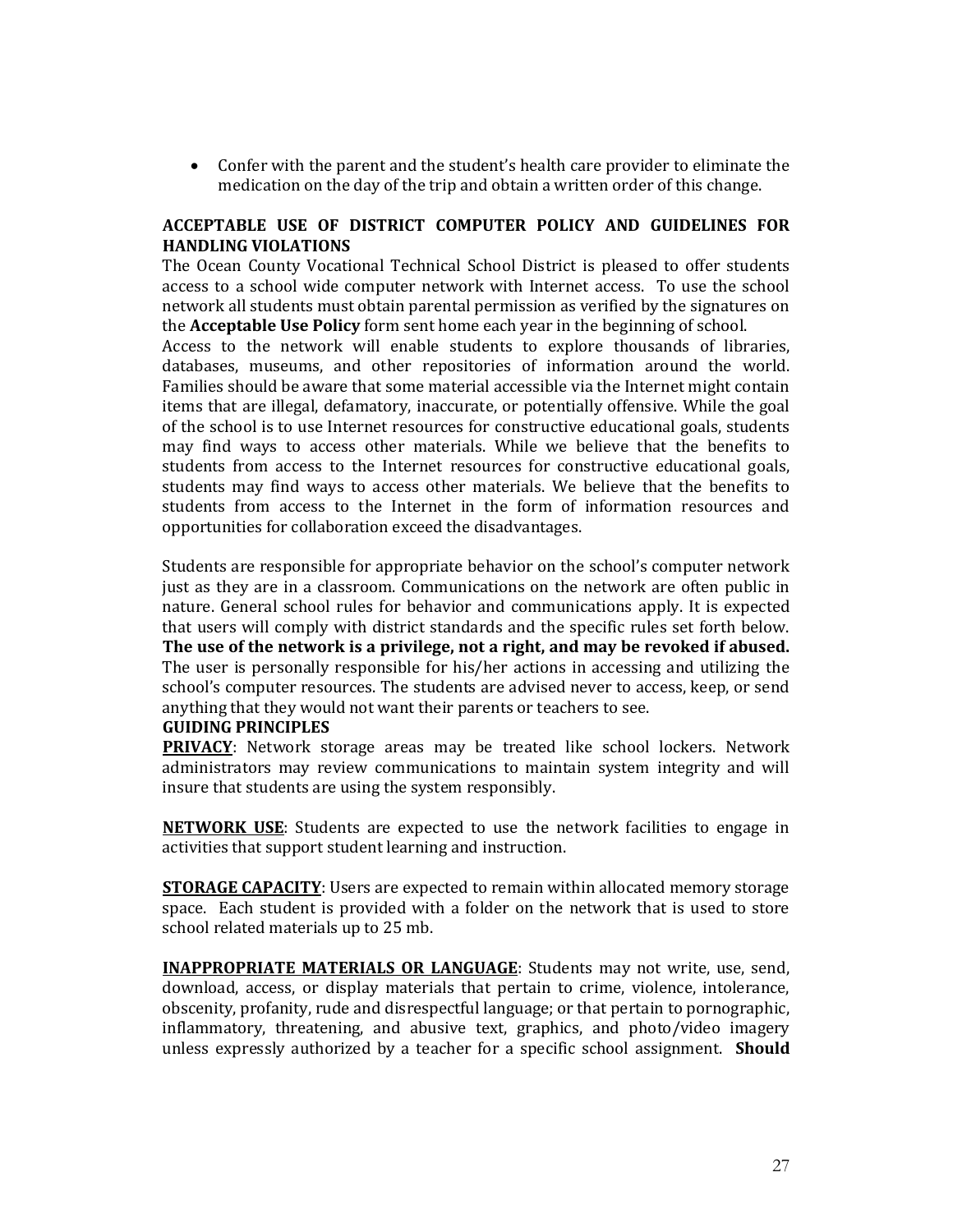# **students encounter such material by accident, they should report it to their teacher immediately.**

**PERSONAL SAFETY**: Students are advised that they should not post personal contact information about oneself or others, such as addresses, phone numbers, etc. Students should not agree to meet with anyone met on online unless it meets with a parent's approval. Students should bring to the attention of a teacher or administrator any communications that are felt to be inappropriate or unwelcome.

**INFRACTIONS:** These infractions are meant as a guideline for acceptable use of the school network. Although specific violations are listed, in no way does this list include all possible infractions:

**Level I (minor)** - General infractions that result in **no loss** of data or damage to technology resources and do not compromise the integrity of the network. Sample violations include but are not limited to

- Playing or downloading games.
- Using another student's password or giving out your password to another student.
- Downloading or installing any software, shareware, or freeware onto the network drives or disks, unless there is written permission from the Network Administrator.
- Wasting or overloading computer resources, such as printing large quantities of a document from a workstation.
- Initiating or propagating electronic chain letters.
- Transferring files to or from any media device (includes using disks or CDs from home).

**Consequences -** If a student commits what is considered to be a Level I offense the following range of disciplinary actions will apply:

- Parent contact
- Detention (during lunch)
- \*Up to 30 days loss of network privileges
- Repeat offenders can expect that more severe consequences will be applied.

**Level II (major) -** Infractions that result in **loss** of data or damage to technology resources and/or compromise the integrity of the network. Sample violations include but are not limited to:

- Writing, using, sending, downloading, accessing, or displaying materials that pertain to crime, violence, intolerance, obscenity, profanity rude and disrespectful language, pornographic, inflammatory, threatening, and abusive text, graphics, and photo/video imagery.
- Attempting to access or successfully accessing unauthorized files, folders, or drives.
- Attempting to bypass, circumvent, or change system settings or network security.
- Performing an act that interferes with the normal operation of the school network and all related peripherals.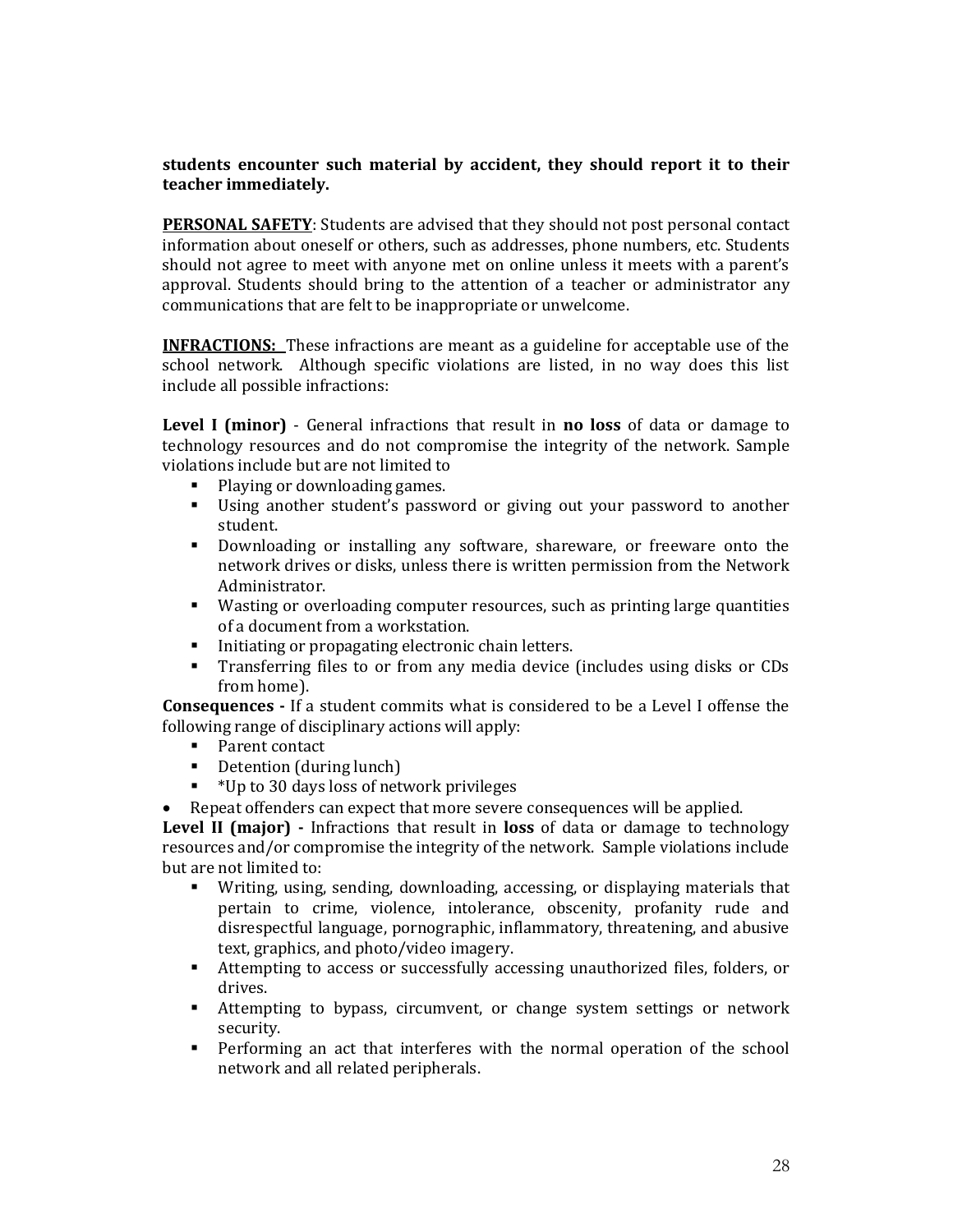- Connecting unauthorized equipment to any part of the school network.
- Using the school network for financial gain or commercial purposes.
- Violating terms of applicable software licensing agreements or copyright laws (burning copies of CD's).
- **•** Forging the identity of a user or machine by representing someone else in an e-mail or trying to mask one's identity while on the network.

**Consequences -** If a student commits what is considered to be a Level II offense, a letter will be sent to the parent, and restitution of damages may follow.

\*In addition, one or more of the following may apply:

1 to 10 days OSS (Out of School Suspension)

10 days to 1 year loss of network privileges

Police involvement

Expulsion

\*Repeat offenders can expect that more severe consequences will be applied.

# **PLEASE LOOK FOR "GRANTING OF PERMISSIONS" FORM FOR PARENT'S SIGNATURE.**

**The school administration may notify the police and file charges for any incident even where not explicitly stated above. All infractions are cumulative. For example, a student found to be disruptive once each in Math, Science, and English class will be considered having committed three total acts of disruption. Therefore, the student would receive the appropriate consequence for a third offense of disrupting class.**

# **GENERAL GUIDELINES**

# **ANNOUNCEMENTS AND BULLETINS**

Announcements are read during homeroom each morning. Information regarding school activities, community events, and special notices are communicated daily in this manner. A copy of the daily announcements is also posted in the main office. Any student, faculty member, or club desiring to have an announcement read must submit it in writing to the office on the required form. All announcements must be signed by a faculty member and approved by the administration.

# **AUTOMOBILES AND PARKING**

Only buses are permitted to park in the area of the front of the building during 7:00 – 7:45 a.m. and 1:30 – 2:00 p.m.

Students driving to school must park in designated areas. Students are not permitted to eat in cars or loiter in parking areas. Students are prohibited from parking in the faculty spaces and in the front of the main building, in handicapped parking spaces, and in the fire zone.

Parking is a senior privilege. All students must register their vehicles with the Main Office and obtain a parking permit during a designated week in the summer. Students will be notified by mail with this information. The parking permit must be displayed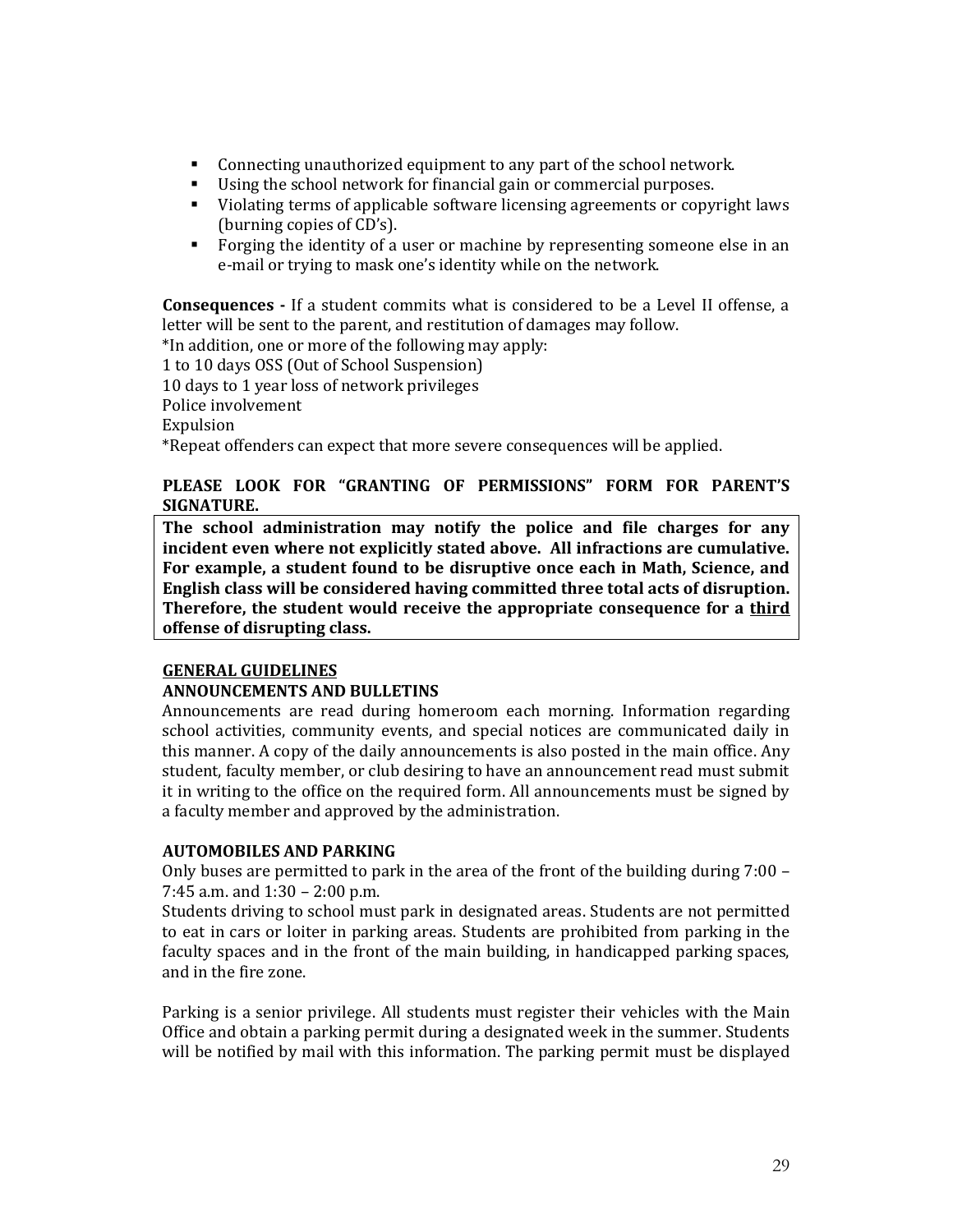clearly in the upper left corner of the driver's side (inside rear window of the vehicle). Cost of the permit is \$5.00.

If space is available, juniors may obtain parking privileges during the school year by coming to the main office, registering their vehicles with the Main Office and obtaining a parking permit. The parking permit must be displayed clearly on the driver's side (inside rear window of the vehicle). Cost of the permit is \$5.00.

Students who park in faculty spaces, in "no parking areas", on the lawn, or with an unregistered vehicle may have their cars towed at the owner's expense and have their parking privileges suspended and/or revoked.

## **BUS EVACUATION**

In emergency situations it is critical that students have knowledge of bus procedures and be able to exit in a quick and orderly manner. In a normal situation the driver will give directions. In the event that the driver is injured, students should be familiar with the following procedures:

- 1. Every school bus is equipped with a rear exit for emergencies only.
- 2. If both front and rear exits are blocked, windows may be pushed out.
- 3. Students nearest the exit should evacuate first.
- 4. The first two students out of an exit should act as spotters for others.
- 5. Each person who exits after the spotters should move at least 50 feet away from the bus in an area away from traffic.
- 6. Spotters should move away as soon as they are certain that no one has been left on the bus.

# **CAFETERIA REGULATIONS**

Students are to report to the cafeteria immediately as scheduled. Loitering in the hallways or attempts to leave the building are strictly prohibited. The cafeteria offers hot or cold lunches and a la carte items. Milk and snacks may also be purchased. Students may deposit lunch money in their debit accounts by bringing their cash/checks to the cafeteria register during lunch.

Students are responsible for cleaning up their places at cafeteria tables, depositing trash in the designated disposals, and returning trays to the proper place. Inappropriate behavior in the cafeteria will result in disciplinary action.

Once they have finished eating, students may leave lunch to go to the Media Center, Fitness Room (seniors only), Lounge areas (juniors/seniors only), or other appropriate areas for club meetings, extra-help, etc. **Food and beverages are not permitted in the Media Center or labs/classrooms, unless it is for a special occasion as permitted by administration**.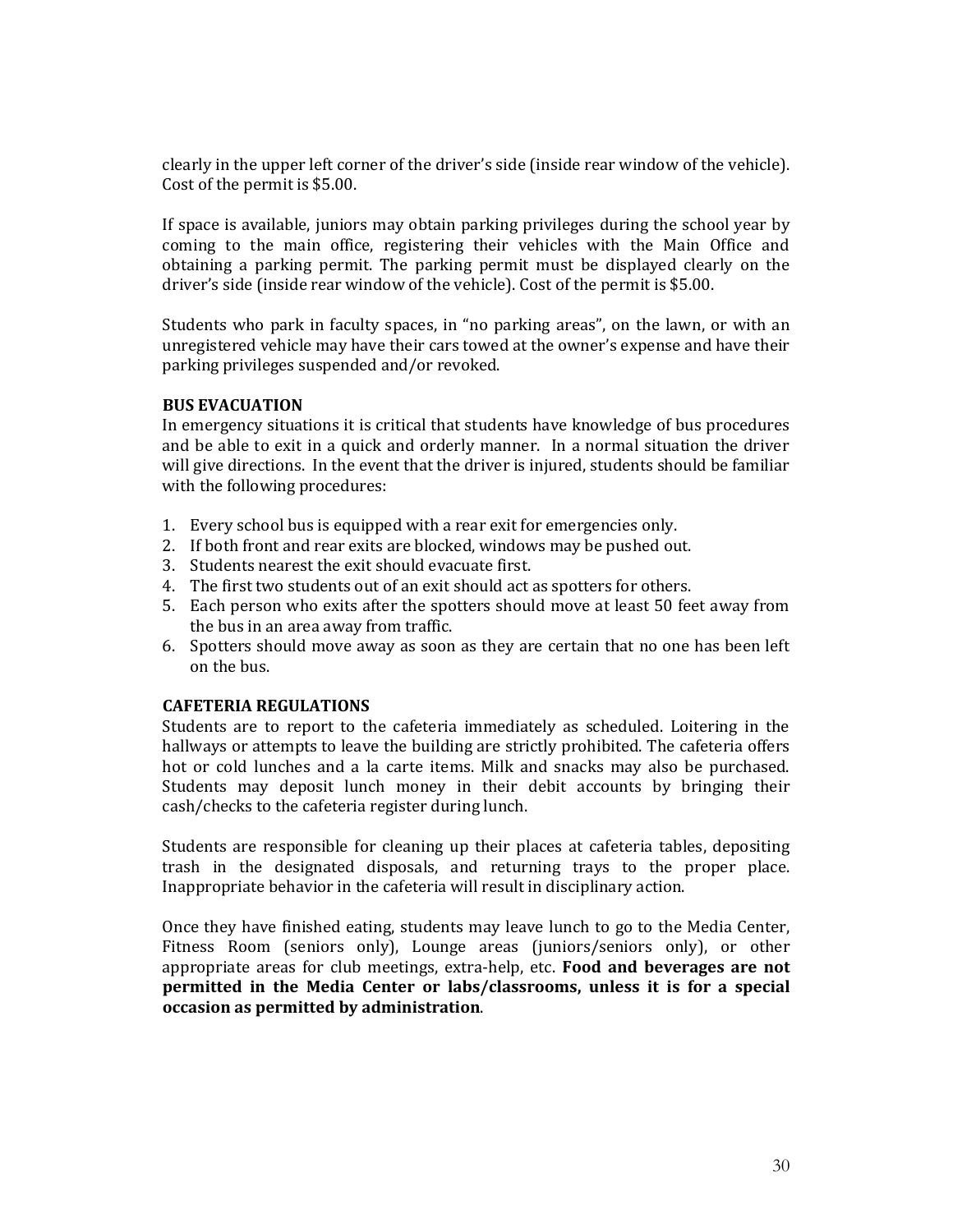#### **FREE AND REDUCED PRICE LUNCH PASSES**

Free and reduced-price lunches are available to students who qualify. A form must be filled out by the family and returned to school. Forms are available to everyone. Once processed and if they qualify, students will be sent a notification letter. During the month of September, students will be considered qualified for free/reduced lunch based on last year's list. Students must, however, complete a new application each year and only those who qualify will be eligible after September.

# **CELL PHONE USAGE**

Students are permitted to bring cellular phones to school. Upon arrival to the school building, students must completely turn off all cellular phones until after school hours. If a student has a cellular phone on during the school day, it will be confiscated for the remainder of that day. If there are any future incidents, the phone will be returned to a parent and disciplinary action may take place. Students are required to report to the office should an emergency occur requiring telephone use. Parents may contact the office when needing to have important messages delivered to a student. Please limit messages to those that are urgent in nature.

# **COMMUNICATING WITH THE BOARD OF EDUCATION**

The Ocean County Vocational Technical School District Board of Education meets in public session once a month, on the third Thursday, beginning at 4:00 p.m. in the Board of Education Office, 137 Bey Lea Road, Toms River. The Board of Education welcomes comments and suggestions from the residents of the County. To that end, provision is made for public discussion at each meeting.

# **DECORATION AND POSTER CODES**

Before being displayed, all posters must be approved by MATES Administration. Only posters showing good taste will be approved. Posters may be displayed in the cafeteria and any tile or glass surface in the halls. Students may also use the cork strips provided in the halls. Please use masking tape when hanging posters and remove all posters and tape immediately after the announced event takes place. Do not tape anything to the lockers.

# **MEDIA CENTER**

The Media Center is available during lunch/activity period and after-school, when accompanied by a teacher. Students may check-out books from the library, use the computers, study, and do research.

# **FUNDRAISING/SOLICITATION**

Solicitation and pupil fundraising should be for the sole benefit of Academy approved school organizations. The principal must approve all fundraising. Solicitation or distribution of materials for the benefit of non-related organizations or groups is prohibited. Students are not permitted to solicit or collect money on school premises for the pupil's own benefit. All materials to be displayed or distributed are to contain the approval signature of an administrator.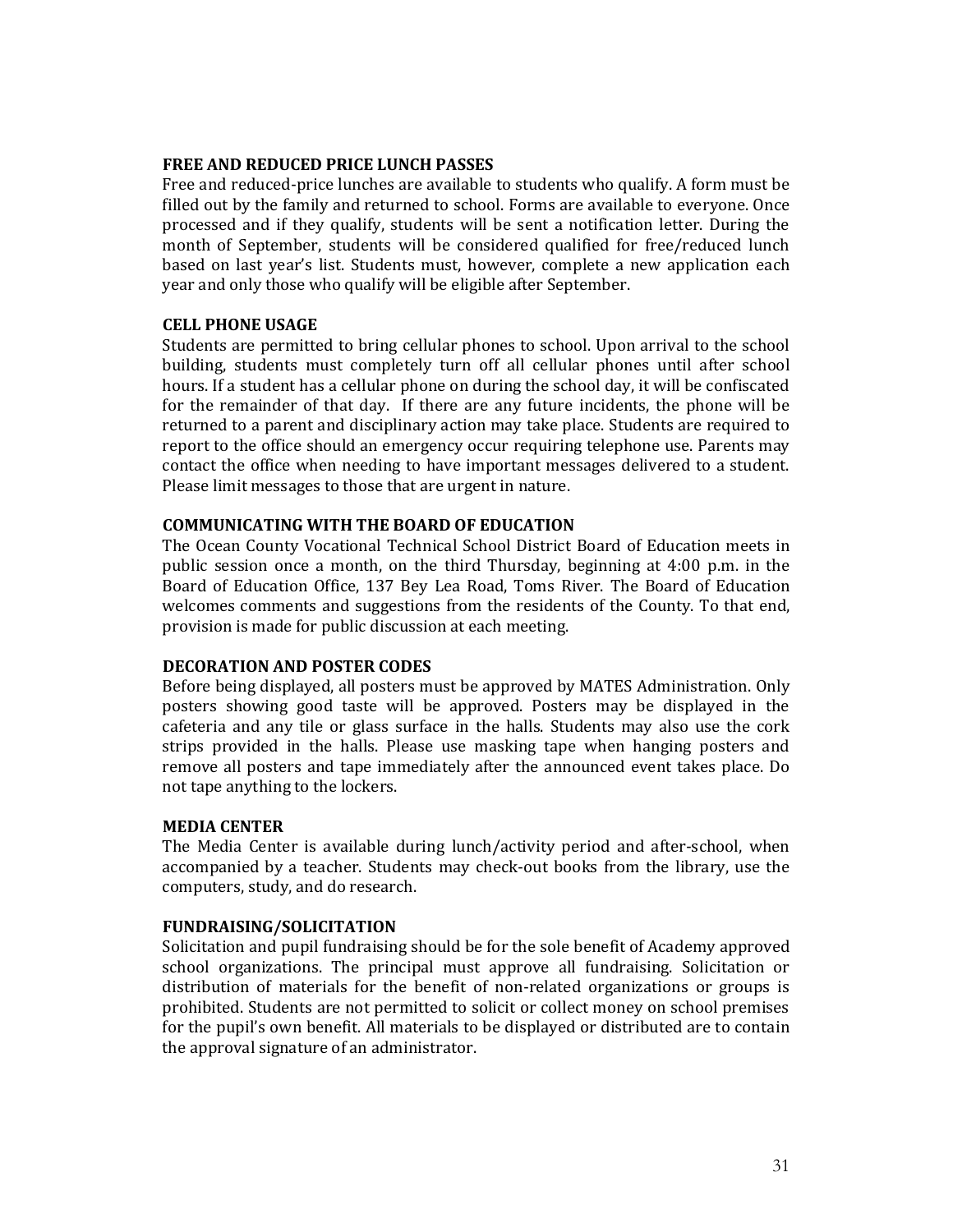## **HOMEWORK AND GROUP WORK**

The Ocean County Vocational Technical School District Board of Education believes that homework is an integral part of a student's learning experience. Homework assignments should support clearly defined classroom objectives and should be used to reinforce and enhance school experiences.

Teachers use their discretion in deciding the number and length of homework assignments. Teachers will discuss assignments and expectations with their students and may alter calendars according to changing circumstances and student needs. Teachers vary in their styles and expectations. Both long- and short-term assignments serve distinct purposes. Homework may take many forms and is not limited to written assignments. Evaluation of all homework should be made and returned to the student in a timely fashion.

The immediate purpose of a specific homework assignment may be to:

- 1. Strengthen basic skills.
- 2. Extend classroom learning.
- 3. Stimulate further interests.
- 4. Reinforce independent study skills.
- 5. Develop initiative, responsibility, and self-direction.
- 6. Encourage efficient time management.
- 7. Acquaint parents/guardians with the work pupils do in school.

If students have difficulty with assignments or projects, we strongly encourage them to discuss the difficulty with the teacher. We also encourage parents to contact their student's teacher(s) or to request a conference through their student's counselor if they have concerns about the amount of homework expected. Peers may also be an effective source of homework information.

If a student is ill for several days, please call the Attendance Office to request homework assignments. Homework requests must be placed by 8:30 a.m. to be picked up by dismissal on the same day of the request. Requests made after 8:30 a.m. will be ready by the next day.

# **LOCKERS**

All students are assigned a hall locker. These lockers are for the convenience of the students, but they remain the property of the Board of Education, **and the administration reserves the right to inspect the contents of any locker.** Students should never leave money or valuables in an unlocked locker. Lockers and their combinations should not be shared, and the locker should be locked at all times. The school is not responsible for items lost or taken from lockers.

## **LOST AND FOUND**

Found articles and books should be taken to the Main Office. Claims for lost articles should be made in the Main Office during lunch, before or after school. The school is not responsible for any loss or theft of personal items.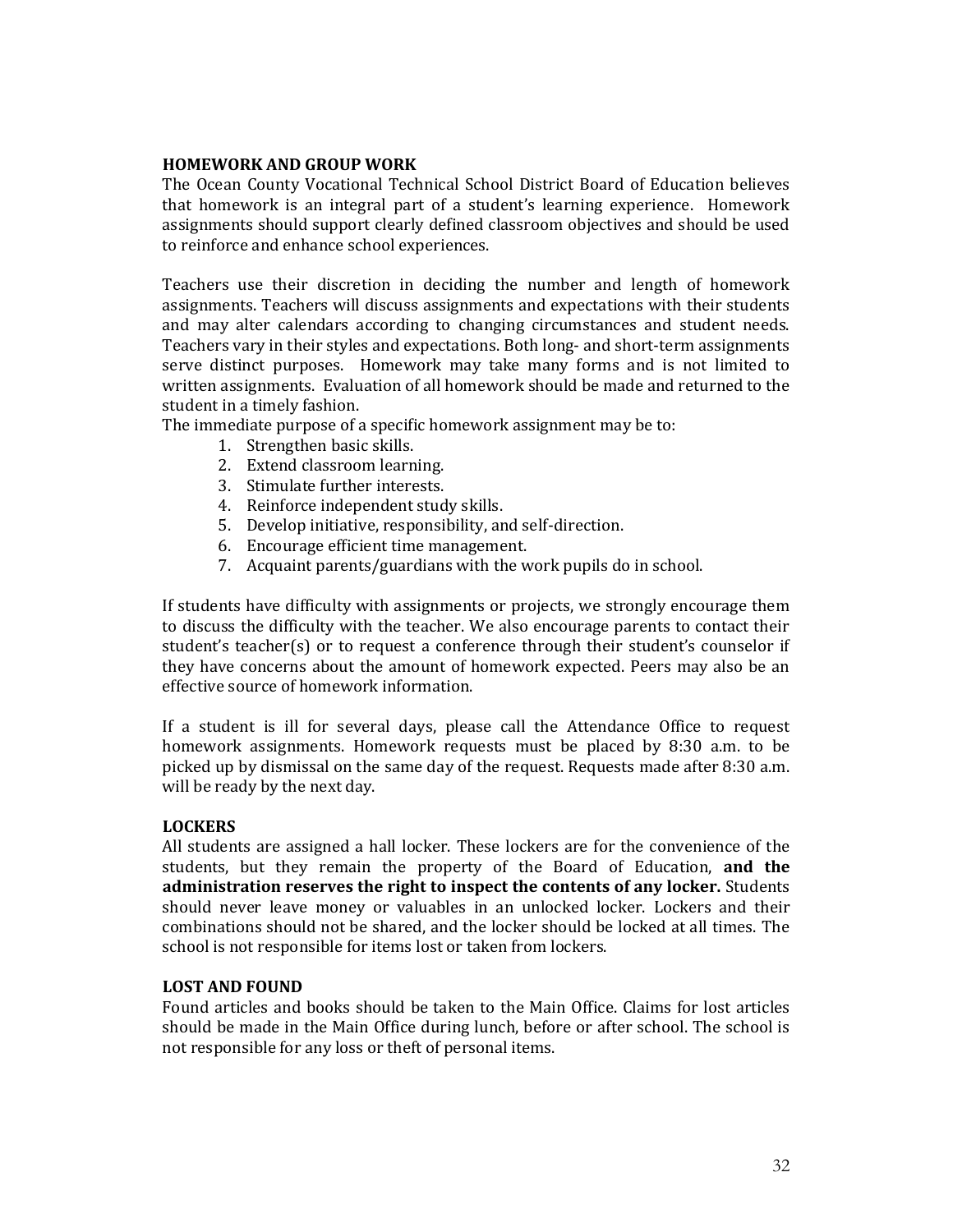# **STUDENT VALUABLES/THEFTS**

Students are cautioned not to bring radios, cameras, other valuable items, or large amounts of money to school, and if they wear glasses or watches, to keep track of them at all times. **Students, not school personnel, are responsible for their own personal property. Do not leave money or valuables in your locker. Do not leave personal property on benches in the Locker Room. Be cautious about your belongings.**

In order to prevent thefts, students are urged to take the following precautions:

- Never leave personal belongings unattended, even for a few seconds.
- Do not leave valuables or money in either hall or gym lockers. In fact, these things should not be brought to school at all, but if they must be, the student should give them to the Principal or a physical education teacher for safekeeping.
- Do not share locker combinations with other students for any reason. Each student receives his/her own locker assignment, so there is no need to divulge combinations.
- Never leave a lock set on the third number so that random turning will open it.
- If a theft occurs, the student suffering the loss should report to the Attendance Office and fill-out a "Student Incident Report."

**All thefts of a serious nature will be reported to the Stafford Township Police Department. However, the school has no insurance protection against the loss of student possessions and takes no responsibility for damage to or loss of personal property.**

# **RECYCLING**

All paper, newspaper, magazines, glass and soda cans are to be placed in the appropriate receptacles that are located throughout the building.

# **TEXTBOOKS**

The Board of Education supplies one textbook to each student for each course in which he/she is enrolled. When you receive a textbook, enter your name and the date of receipt in ink on the blank in front of the book. Your teacher will enter the condition of the book and keep a record of the book number and condition. **All books should be covered at all times.** Books lost or damaged during the school year must be paid for by the student. Books must be turned in before final exams. Students are responsible for books issued to them even if the books are stolen. All workbooks that are written in MUST be paid for at the end of the semester.

# **FINES AND FEES**

You are responsible for all materials, equipment, and facilities assigned to you or provided for your use. Fines will be assessed for abuse or loss of these items. In addition to the regular school fees, you may be charged special use fees in individual classes. Fines or fees should be paid by the end of the semester before any records or reports can be forwarded. Students may also be prevented from participating in clubs and activities until all outstanding fines are paid.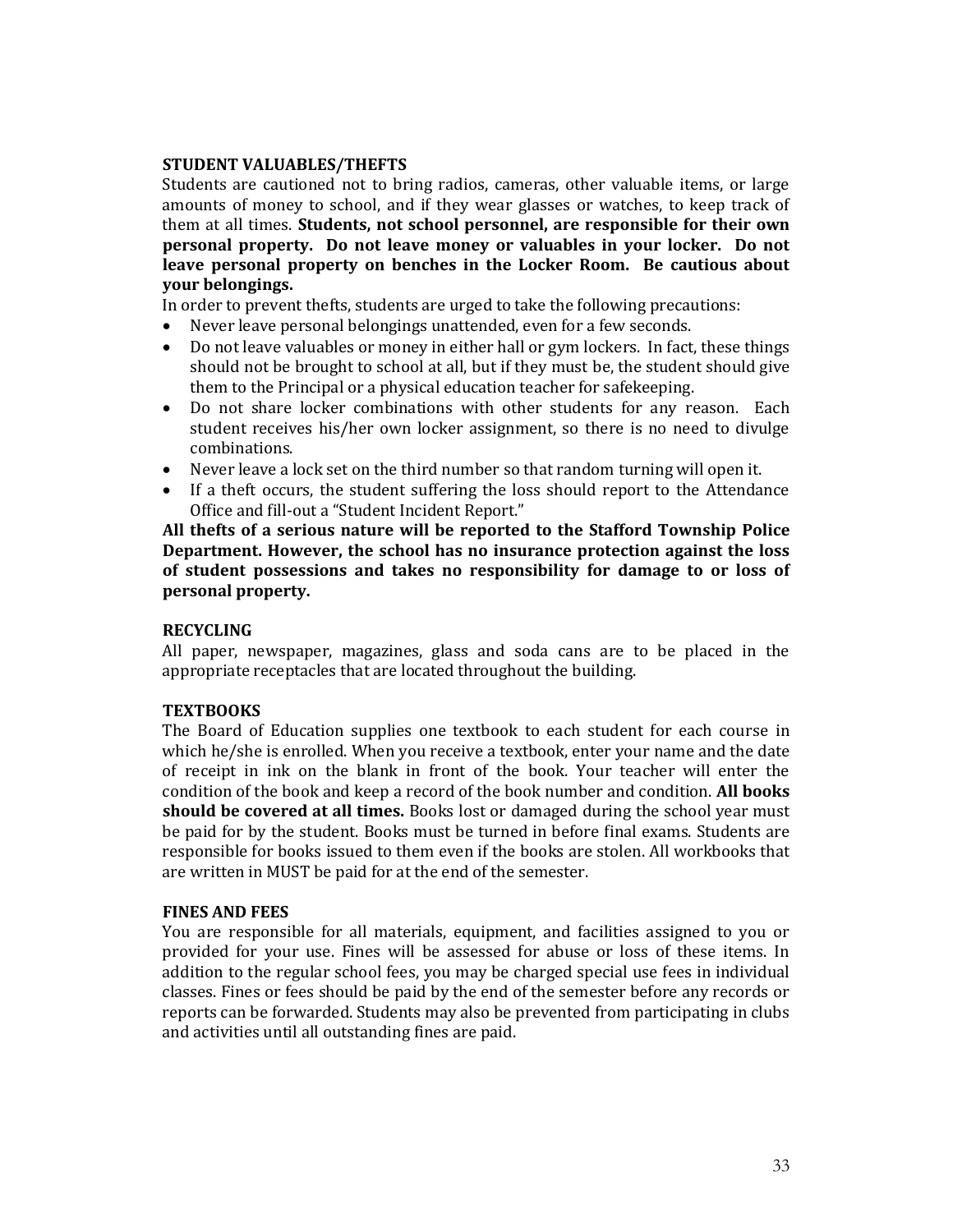## **STUDENT IDENTIFICATION CARDS**

All students are provided with an ID card to be used for identification at school functions, lunch purchases and borrowing library resources. The replacement cost for an ID is \$5. To request a replacement ID, students should report to the main office.

# **VISITORS**

All visitors must provide ID and register in the Main Office and obtain a visitor's pass. **Student visitors are not permitted.**

# **GRADING STANDARDS**

The academic achievement of students shall be measured in attainment of welldefined instructional goals. The issuance of grades on a regular basis is vital to an ongoing evaluation of student performance. This system serves to inform the student, his parents, and his counselor of academic progress and to provide a basis for bringing about change in student performance if necessary. Teachers will distribute course proficiencies and inform their students and parents of the various components upon which grades are based. All grading will reflect the following scale:

| Letter Grade                       | <b>Numerical Equivalent</b> | <b>Numerical Equivalent</b> |
|------------------------------------|-----------------------------|-----------------------------|
|                                    | <b>Marking Periods</b>      | <b>Marking Periods</b>      |
| 1 and 3, Midterm Exam, Final Grade |                             | 2 and 4, Final Exam         |
| A+                                 | 95-100                      | 95-100                      |
| A                                  | 90-94                       | 90-94                       |
| $B+$                               | 85-89                       | 85-89                       |
| B                                  | 80-84                       | 80-84                       |
| $C+$                               | 75-79                       | $75 - 79$                   |
| C                                  | 70-74                       | 70-74                       |
| D                                  | 66-69                       | 66-69                       |
| F                                  | 60-65                       | 65 and below                |

I = Incomplete M = Medical Exempt NC = No Credit

# **NUMERICAL GRADES WILL APPEAR ON REPORT CARDS.**

- Report cards will be issued four times a year. Students will receive report cards at the end of each marking period (approximately every ten weeks).
- A final grade for each semester will be based on the following percentages: Marking Period 1 - 37.5%; Marking Period 2 – 37.5%; Mid-Term – 10%; Final Exam – 15%

# **MAKE-UP WORK/EXTRA HELP**

- All students are responsible for arranging make up work with their teachers
- **•** A minimum grade of 60 is used as the value of an F for  $1$ <sup>st</sup> and  $3^{rd}$  marking periods, as well as midterm exam and the final grade for the course. Students receive the actual grade achieved for 2nd and 4th marking periods, as well as their final exam.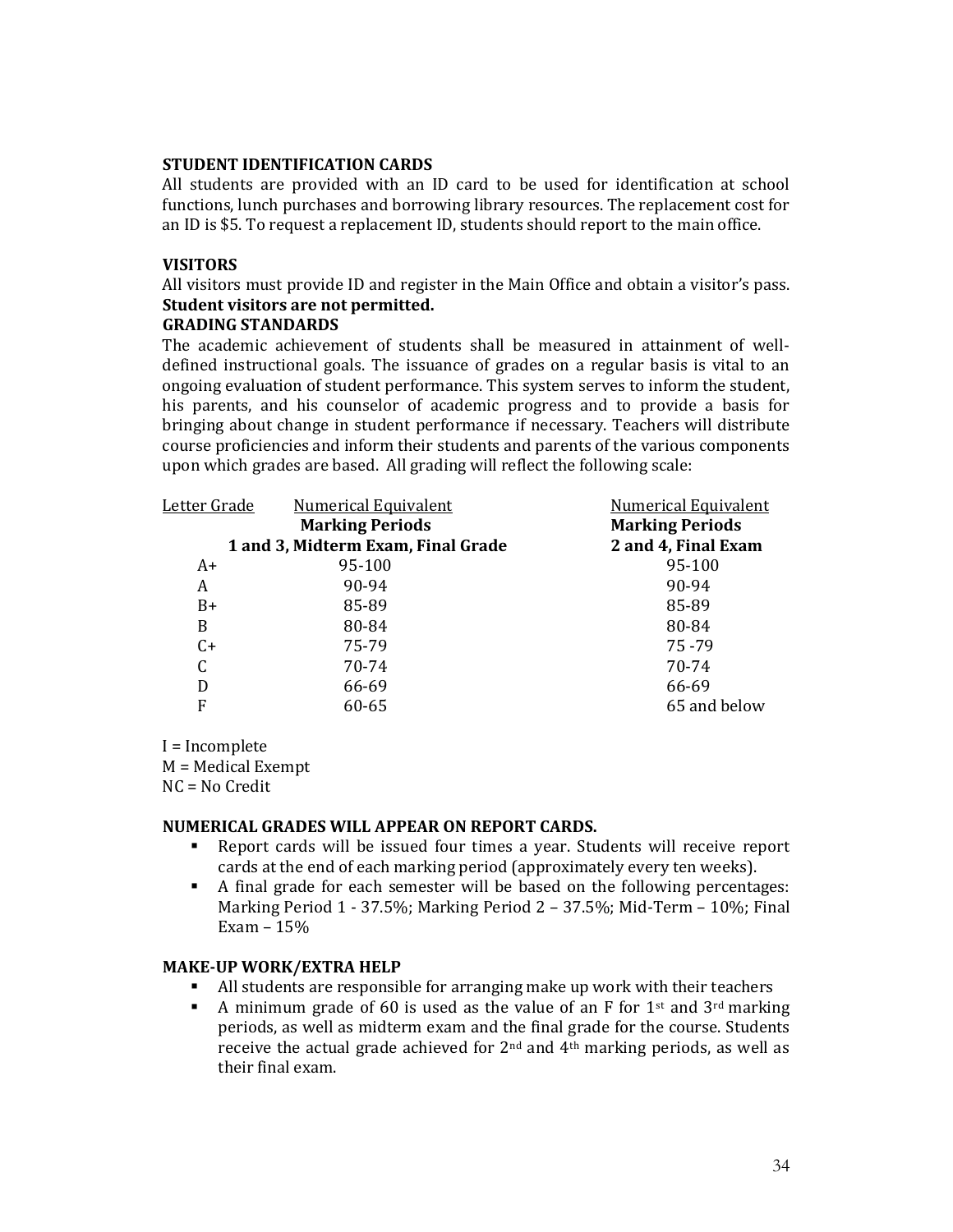▪ A student may also receive NC (no credit) in the calculation of a final average if attendance does not meet the state requirements.

## **PARENT PORTAL**

The Parent Portal provides parents with the opportunity to view their child's attendance, grades, assignments, and schedule. Letters that contain login and password information are sent through the mail directly to parents. Questions regarding Portal should be emailed to the District Portal Manager: [helpdesk@mail.ocvts.org](mailto:helpdesk@mail.ocvts.org)

# **CLASS RANK**

The academic environment at the Academy is very challenging. The majority of our students meet the challenge by earning exemplary grades. The comparisons among students inherent in rank-in-class calculations unnecessarily increase competition within the school. Further, we believe that our students' levels of achievement are not equitably or fully communicated by this single-figure transcript statistic. Therefore, **MATES will not report class rank** with colleges/universities or other organizations unless evidence exists that not providing class rank will eliminate the pupil from consideration. The Valedictorian and Salutatorian of the class however, will be identified as the student with the highest GPA. Where necessary, student standings will be reported in decile groupings.

# **COURSES TO BE INCLUDED IN GRADE POINT AVERAGE**

MATES does not distinguish the level of courses within the school. **Grades are not weighted.** A cumulative, unweighted grade point average (GPA) will be computed each academic year by multiplying the grade earned for each course by the number of credits and dividing by the total possible number of credits. A student's cumulative GPA is tabulated and posted on the permanent record at the conclusion of each school year. All courses taken at the Academies that carry a regular numeric grade will be included in GPA calculations, except as noted below.

# *The following courses will not be included in GPA or used toward establishing class rank:*

- 1. Courses taken on a Pass/Fail basis.
- 2. Courses taken at other schools.

#### **INCOMPLETES**

An "I" on a report card in lieu of a grade indicates that the marking period grade or the final grade cannot be computed because the student's academic work is incomplete**. Incomplete grades must be satisfactorily completed within 10 school days after the end of the marking period or they will automatically be changed to an "F", unless arrangements are made with the subject teacher due to extenuating circumstances.**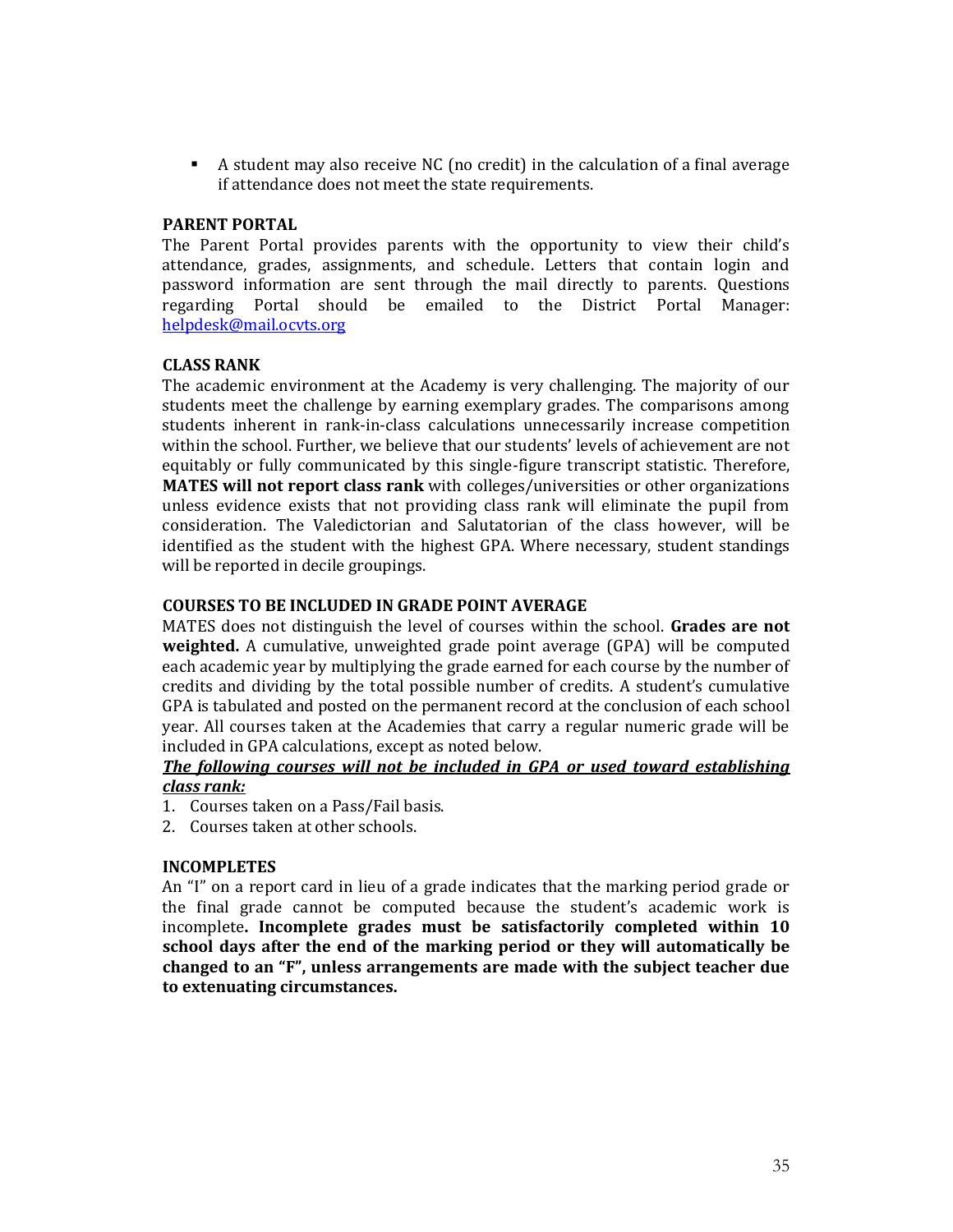# **ELIGIBILITY FOR SUMMER SCHOOL**

Students who fail a course or have lost credit due to an excessive number of absences may retake it for credit at an approved summer school program. Students may be enrolled in no more than two summer school courses for credit recovery.

## **NATIONAL HONOR SOCIETY**

Juniors and Seniors are eligible for membership in the National Honor Society on attaining a cumulative average GPA of 90 or better. Students must then meet the requirements of character, leadership, and service. The candidates submit applications for membership, the faculty submits recommendations, and a standing committee evaluates qualified students. There is an annual Induction Ceremony of new members each year. The National Honor Society members provide service to the school through academic tutoring and other service-oriented functions throughout the school year.

# **STUDENT GOVERNMENT**

Student Government is an elected group of students that represents the student body. Its major function is to serve the students through social events such as dances and fundraising events. Any student wishing to participate or run for office should see a Student Government advisor or a member of Student Government.

## **PARENT-TEACHER-STUDENT ORGANIZATION**

All parents, teachers, administrators and students are welcomed and encouraged to join the PTSO. This is an opportunity to work together for the school and community. Parent volunteers provide much assistance through in-school services and the planning of events and activities designed to enhance and support student and staff efforts. Teachers, administrators and students join our meetings, providing parents with a valuable source of information.

# **WE WELCOME ALL MEMBERS OF OUR SCHOOL COMMUNITY. PLEASE JOIN US!**

Regular meetings are held on the 2nd Tuesday of each month at 7 p.m. The PTSO is dedicated to the success of the:

- Holiday Luncheon
- Teacher Appreciation Luncheon
- Freshmen Orientation
- Student Directories
- Special requests from students/teachers for educational endeavors
- Annual Scholarships
- Gift Auction

#### **DISTRICT FOUNDATION**

The Ocean County Foundation for Vocational Technical Education was established in 1994 to help ensure a quality education for the students of Ocean County Vocational Technical School (OCVTS). It was formed by a group of corporate and community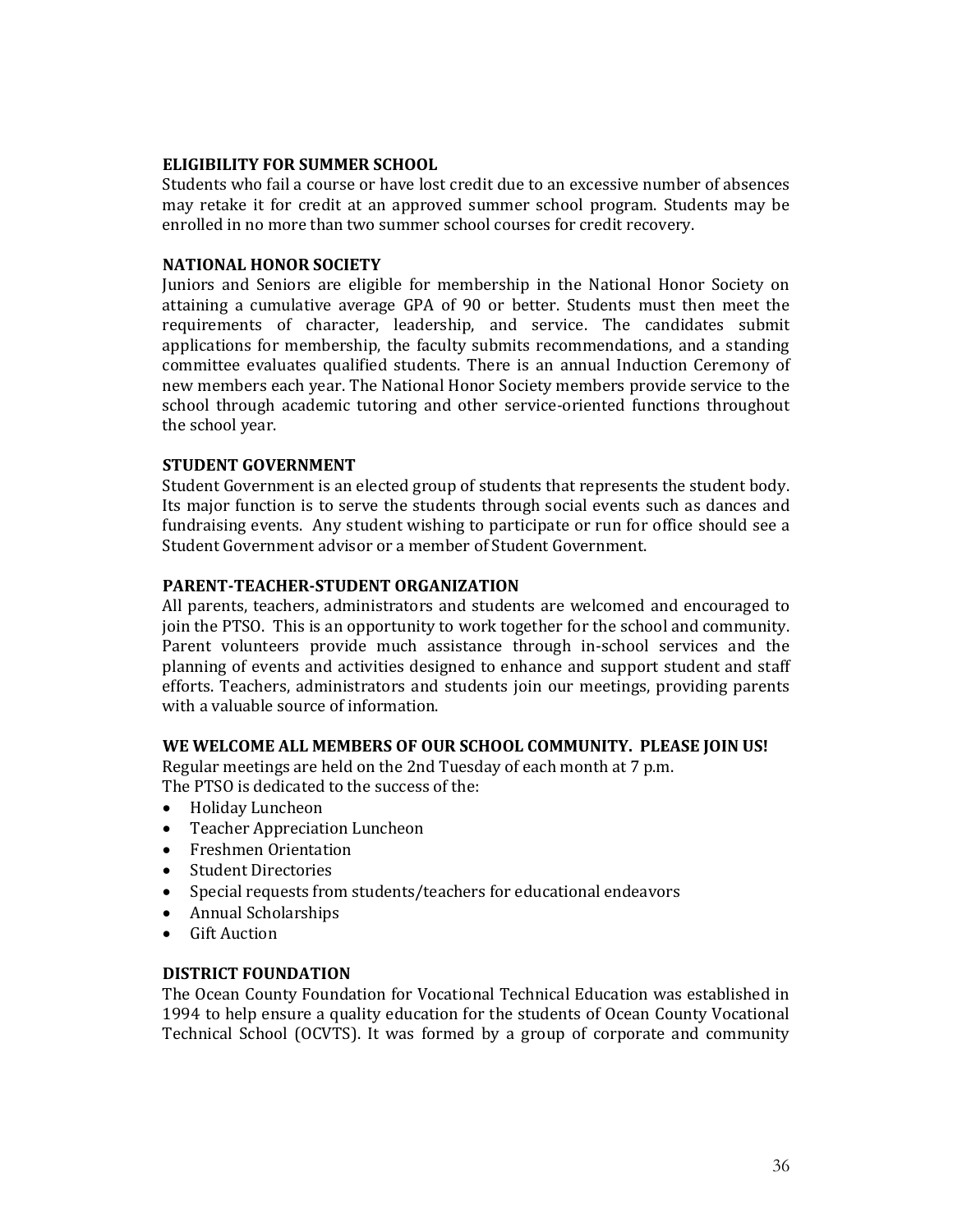leaders in Ocean County. The group is independent of, though fully supported by, the OCVTS District.

The mission of this educational foundation is to augment, supplement, and compliment OCVTS programs through the attraction of private resources for the exclusive benefit of students and staff. Contributions to the Foundation are eligible for the maximum federal income tax deduction (this is not intended as tax advice, check with your tax/legal advisor). The Foundation's work is focused on the employability of OCVTS students by providing its support in the following three areas:

# **1. Facilitate Student Development**

The Foundation provides funds for learning and training activities beyond the core curriculum and provides equipment and facilitates not funded through other means. It encourages excellence through creative learning. Also, donations support professional growth of staff and provide venture capital for creative ideas and programs.

## **2. Promote Community / School Partnerships**

The Foundation promotes community awareness of educational challenges and solutions and develops enrichment programs to address the needs of OCVTS and the community it serves.

## **3. Technology and Training**

The Foundation provides resources for equipment and training in the most recent technologies used in the workplace and for the development of innovative technologies in teaching and learning.

For more information, please visit the Ocean County Foundation for Vocational Technical Education Official Website: www.ocyts.org/foundation or contact the Foundation 732-240-6414, extension 3315.

# **DANCE/CONCERT/MOVIE/ACTIVITY NIGHT RULES**

# **Any class or club sponsoring an event must adhere to the following rules and procedures:**

- 1. Students will not be permitted entry after the first hour of the concert, movie, dance, or event and may not leave until one hour prior to the end of the event.
- 2. Any student who knows that he/she will not be able to arrive within the first hour of the activity must obtain permission for a late entry from the principal in advance.
- 3. Once a student leaves, he/she will NOT be re-admitted.
- 4. Disorderly persons will be removed from the building and no refunds will be given. Parents will be contacted in the event of such a problem.
- 5. Academy activities are only open to students in grades 9-12. Each student is permitted up to four guests. All guests' names must be submitted to the principal 24 hours before the date of the activity. Both Academy student and guest must provide identification to the advisor and sign in at the door. Academy students are responsible for the behavior of their guest(s).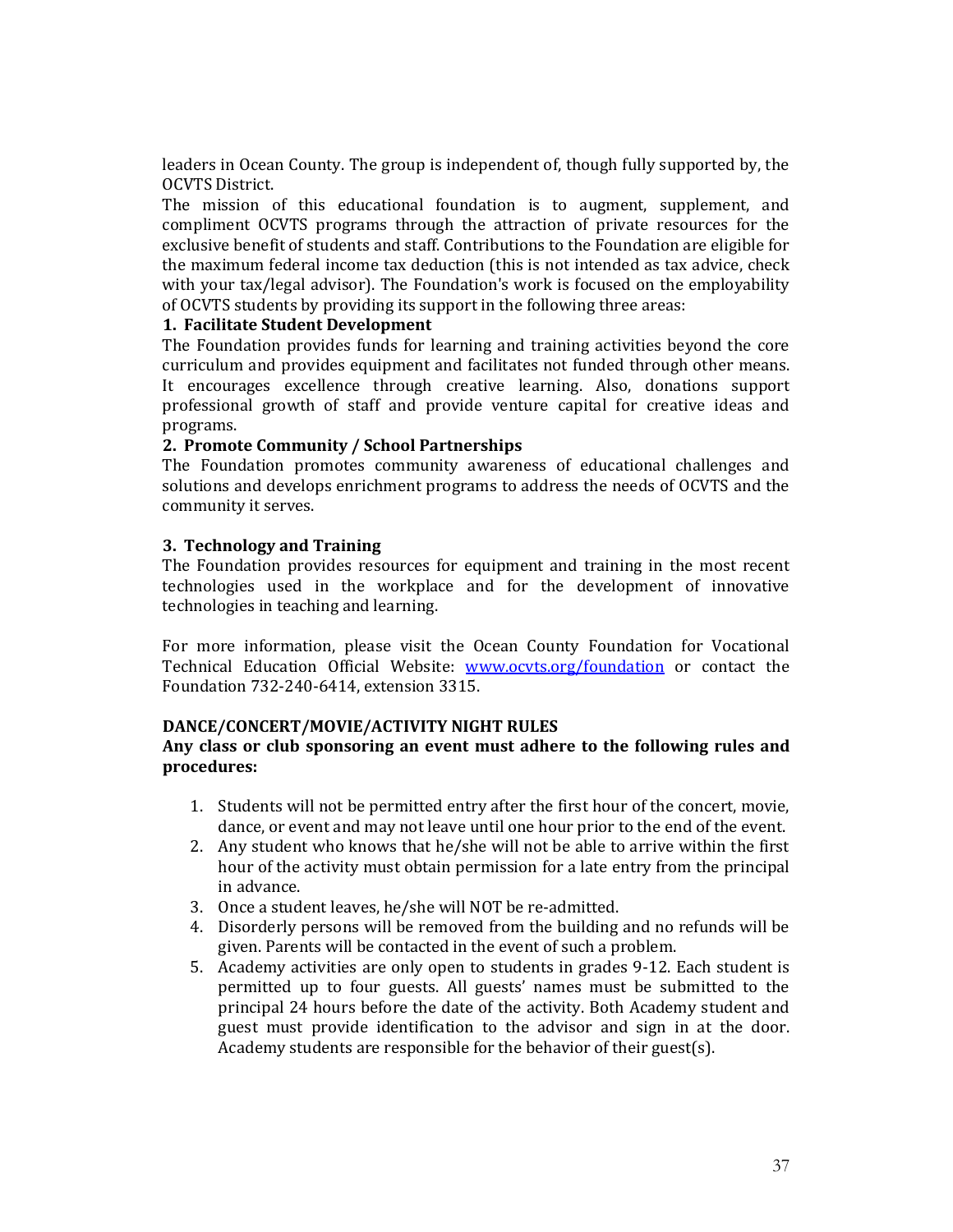- 6. It is the class or club advisor's responsibility to make arrangements with the Principal with regard to room usage, payment for DJ, arranging chaperones, police, etc.
- 7. Class or club officers should be assigned tasks i.e., handling tickets, clean-up detail, etc.
- 8. If food or beverages are to be served, arrangements should be made beforehand.
- 9. If a student is not admitted to a dance they may use a phone in the school to contact a parent.

# **PARENT CONCERNS**

When parents have a concern about their child, they should follow the "chain of command" in order to remedy the situation as soon as possible.

# **Chain-Of-Command:**

- 1. Speak with your son/daughter.
- 2. Contact the Teacher
- 3. Contact the Guidance Counselor
- 4. Contact the Principal and/or Supervisor
- 5. Contact the Superintendent

**\*\*NOTE\*\* It is recommended that students follow this chain-of-command also in their daily activities.**

# **CLUBS AND ORGANIZATIONS**

#### **How to Start a Club:**

- Find at least eight students interested in joining the proposed club.
- Identify a faculty member who would be interested in advising the club.
- Bring your proposal to a Student Government meeting. Students interested in the formation of the club and the advisor will then set up goals of the club and report to the Principal. The Principal, in turn, will bring the proposal to the Board of Education.

\*See the MATES Guidance Handbook and Course Guide for a current list of clubs/organizations.

# **ACADEMY STUDENT ELIGIBILITY FOR ACTIVITIES AND INTERSCHOLASTIC ATHLETICS**

- 1. Eligibility for Interscholastic Athletics: Any student wishing to participate in the interscholastic athletics program within their residential high school district must meet all academic requirements that have been set forth for eligibility by that school. A letter of eligibility will be provided to the local school district principal.
- 2. Eligibility for Extra-Curricular Activities/Field Trips: Any student wishing to participate in any extra-curricular activities and/or extended out-of-school field trips must meet eligibility criteria established by the faculty and the school administration. Criteria will include attendance, academic standing and discipline as follows: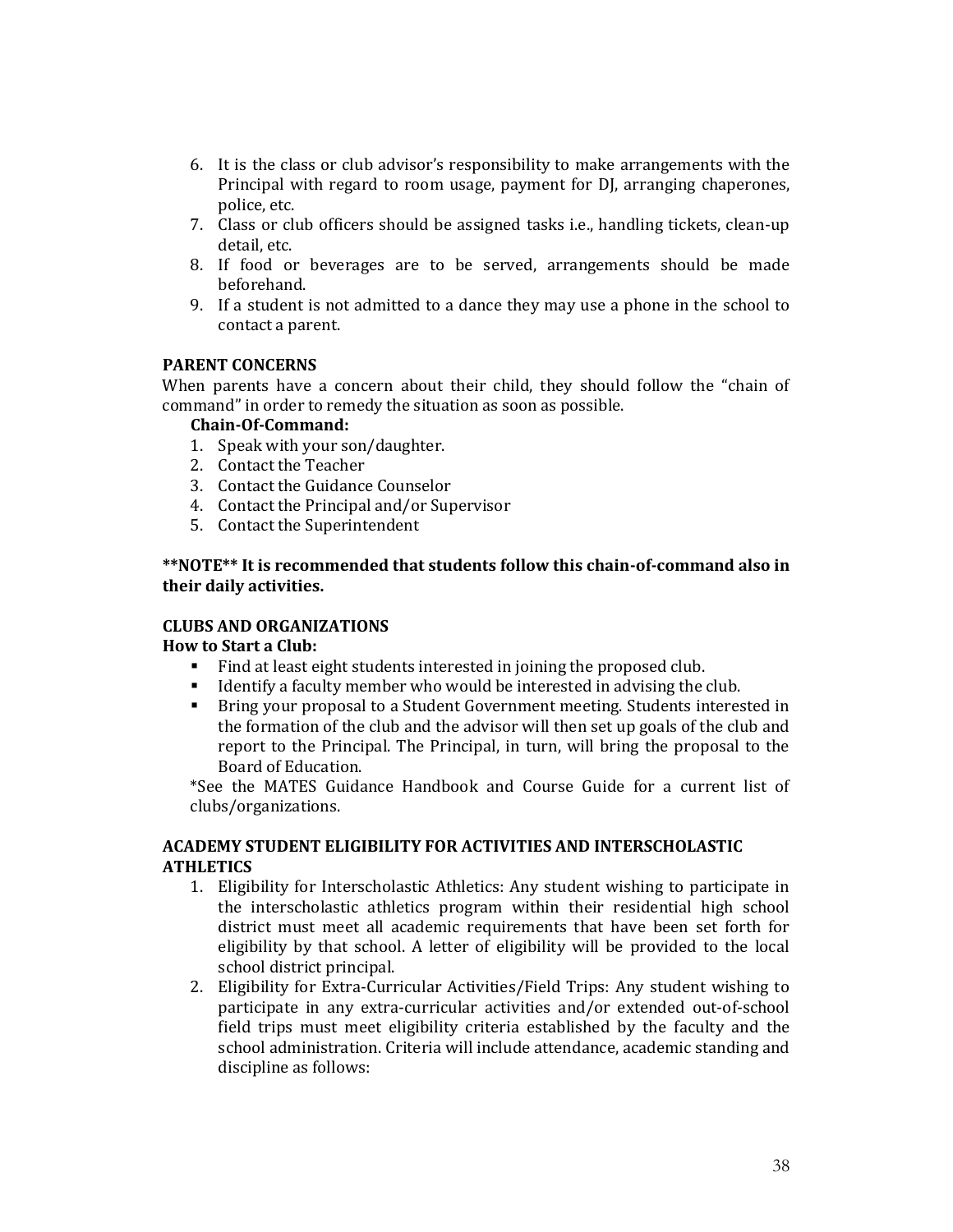- a. The student must not be in jeopardy of violating the attendance policy.
- b. The student must not have a record of recurring disciplinary infractions.
- c. The student must have the approval of all assigned teachers to participate.

**NOTE: After reading this document, you and your parent/guardian must sign the form on the following page and return it to school on the day indicated by your homeroom teacher.** *In accordance with New Jersey Statute 18A:37-1 Pupils in the public schools shall comply with the rules established in pursuance of law for the government of such schools. Parents/guardians and students are required to read and sign the receipt page.*